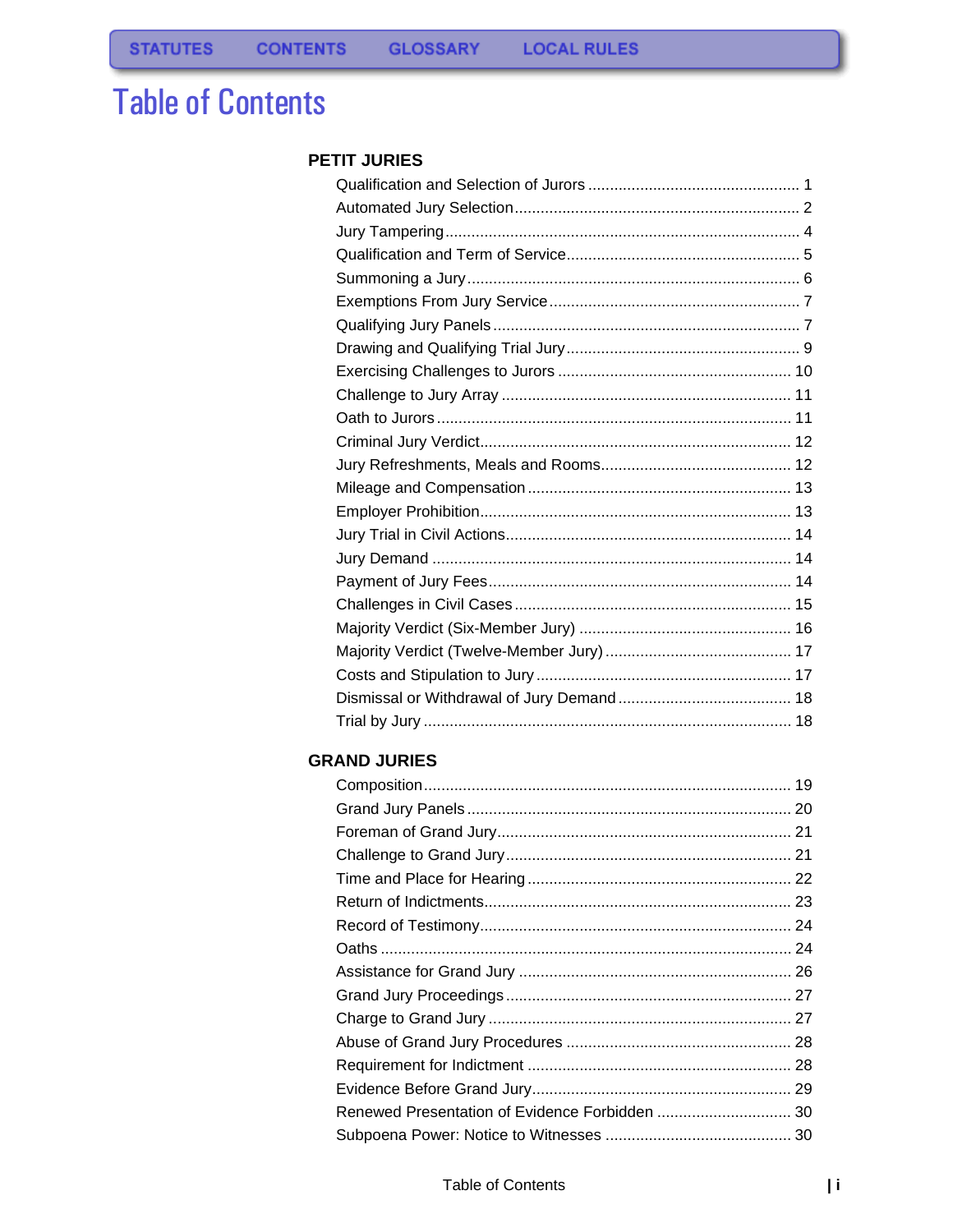#### **JURY HANDBOOK**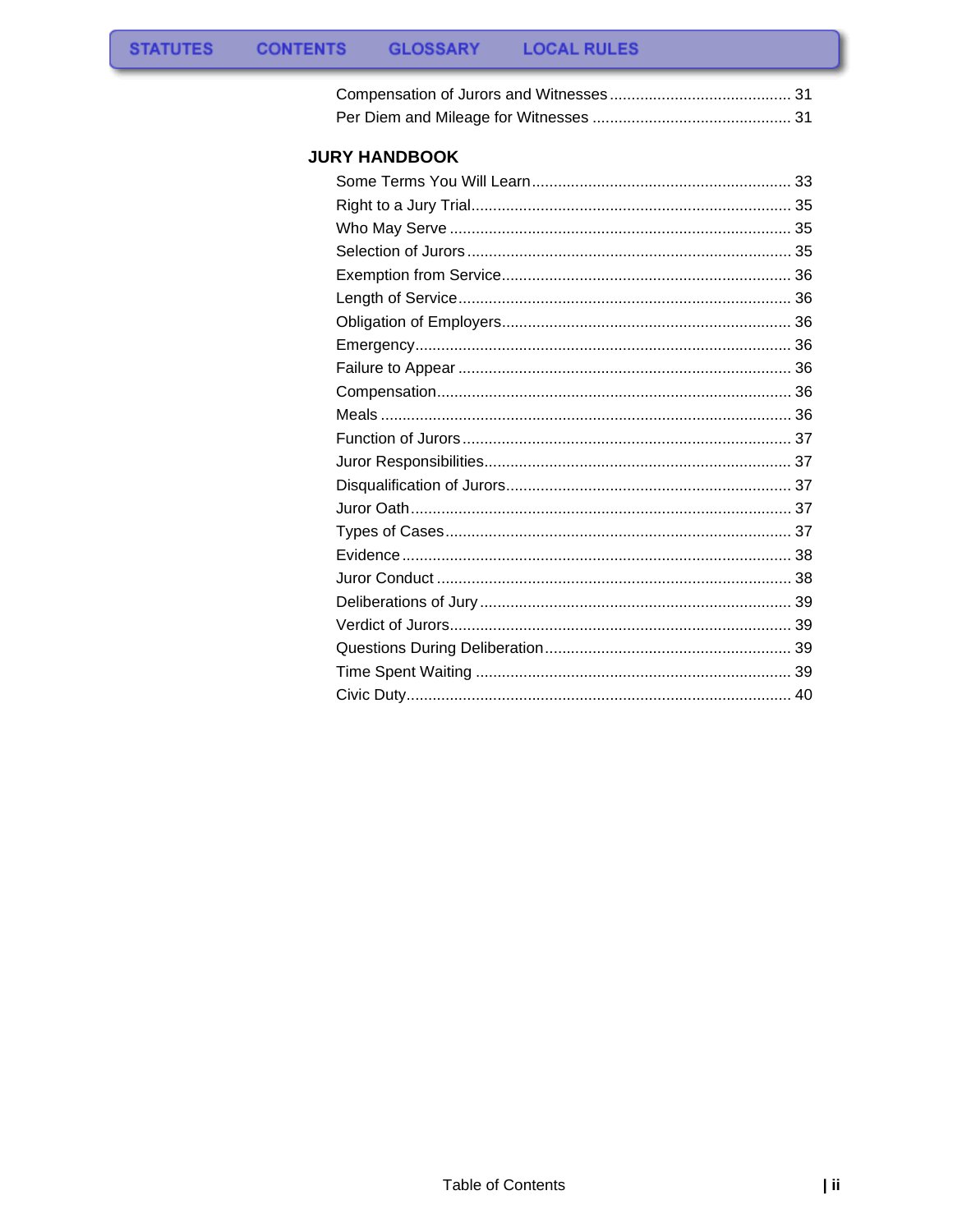# <span id="page-2-0"></span>Chapter 1: Petit Juries

The right of trial by jury as it has heretofore existed shall be secured to all and remain inviolate. In all cases triable in courts inferior to the district court the jury may consist of six. The legislature may provide that verdicts in civil cases may be rendered by less than a unanimous vote of the jury. (N.M. Const. art. II, § 12.)

A jury is the finder of fact in a jury trial and the investigator in grand jury proceedings. For a jury to be fair and impartial, it is essential that jurors be selected from a representative cross-section of the population. Specific duties include the selection of prospective jurors, responsibility for notifying, summoning jurors for trial panels and preserving records relating to jury selection.

# <span id="page-2-1"></span>Section 1-1: Qualification and Selection of Jurors

| Any person who is at least eighteen years<br>of age,<br>A United States citizen,<br>٠<br>A resident of New Mexico residing in the<br>county for which a jury may be convened<br>and<br>Is not a convicted felon is eligible and may<br>٠<br>be summoned for service as a juror by the<br>district courts and magistrate courts,<br>Unless the person is incapable because of<br>$\bullet$<br>physical or mental illness or infirmity to<br>render jury service. |
|-----------------------------------------------------------------------------------------------------------------------------------------------------------------------------------------------------------------------------------------------------------------------------------------------------------------------------------------------------------------------------------------------------------------------------------------------------------------|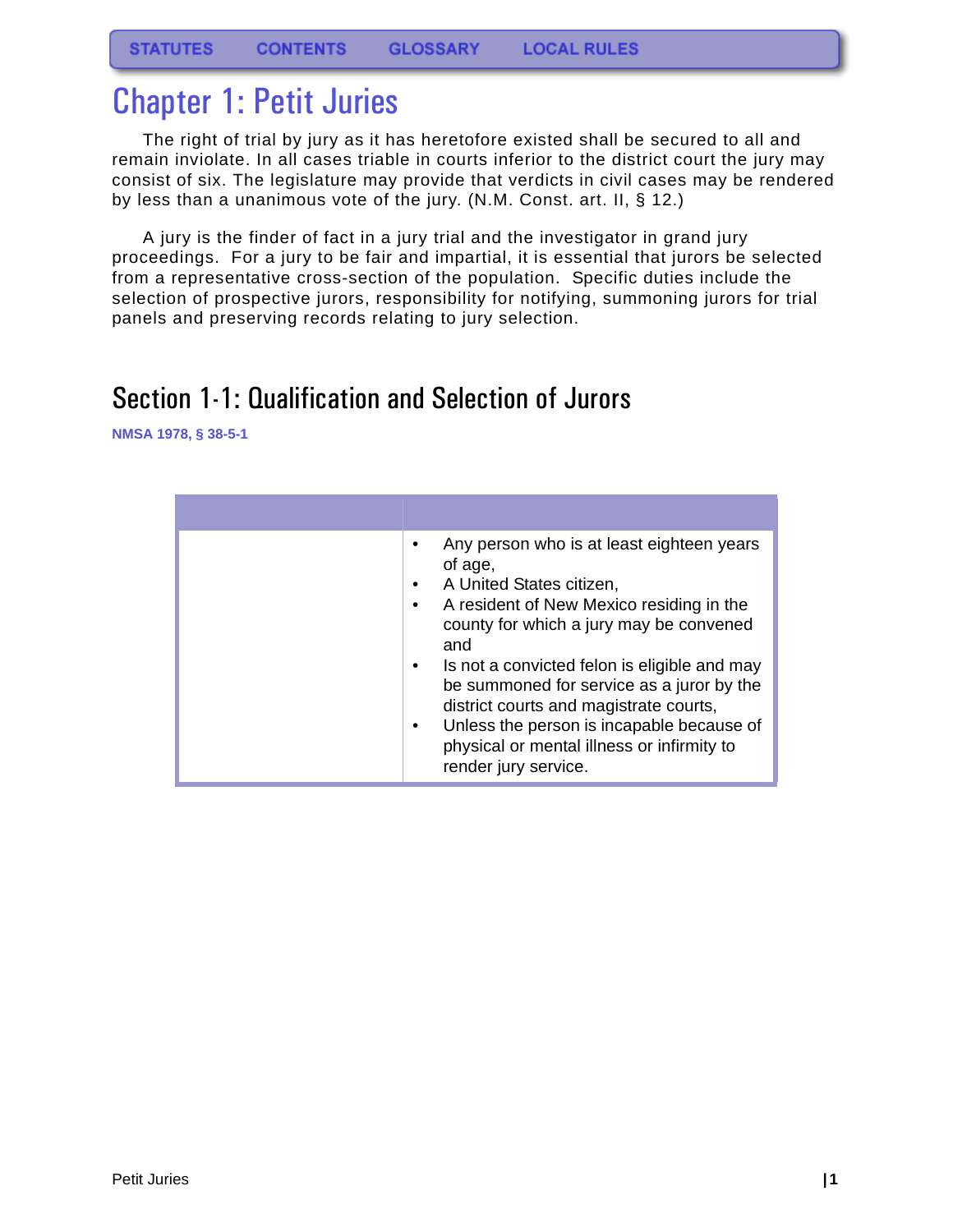# <span id="page-3-0"></span>Section 1-2: Automated Jury Selection

| <b>County Clerk and Secretary</b><br>of State       | Each county clerk shall make available to<br>٠<br>the secretary of state a database of<br>registered voters of his county.<br>The secretary of state shall preserve and<br>٠<br>make available to the information systems<br>division of the general services<br>department, by electronic media, a<br>database of New Mexico registered voters,<br>by county, which shall be updated<br>monthly.                                            |
|-----------------------------------------------------|----------------------------------------------------------------------------------------------------------------------------------------------------------------------------------------------------------------------------------------------------------------------------------------------------------------------------------------------------------------------------------------------------------------------------------------------|
| <b>Motor Vehicle Division</b>                       | The director of the motor vehicle division of the<br>taxation and revenue department shall make<br>available by electronic media to the information<br>systems division of the general services<br>department a database of driver's license<br>holders in each county, which shall be updated<br>monthly.                                                                                                                                   |
| <b>Information Systems</b><br><b>Division (ISD)</b> | The information systems division of the<br>$\bullet$<br>general services department shall program<br>the merger of the registered voter and<br>driver's license databases from each<br>county to form a master jury database and<br>write a computer program so that a<br>random selection of jurors can be made.<br>No discrimination shall be exercised<br>except for the elimination of persons who<br>are not eligible for jury service. |
| <b>Administrative Office of the</b><br>Courts (AOC) | The administrative office of the courts shall<br>٠<br>provide specifications for the merging of<br>the registered voter and driver's license<br>databases.<br>The merged database information shall be<br>the database that produces the random<br>jury list for the selection of petit or grand<br>jurors for the district and magistrate courts.                                                                                           |
| <b>Jury Order</b>                                   | The district or magistrate court shall, by<br>order, designate the number of potential<br>jurors to be selected and the date on<br>which the jurors are to report for<br>empaneling.                                                                                                                                                                                                                                                         |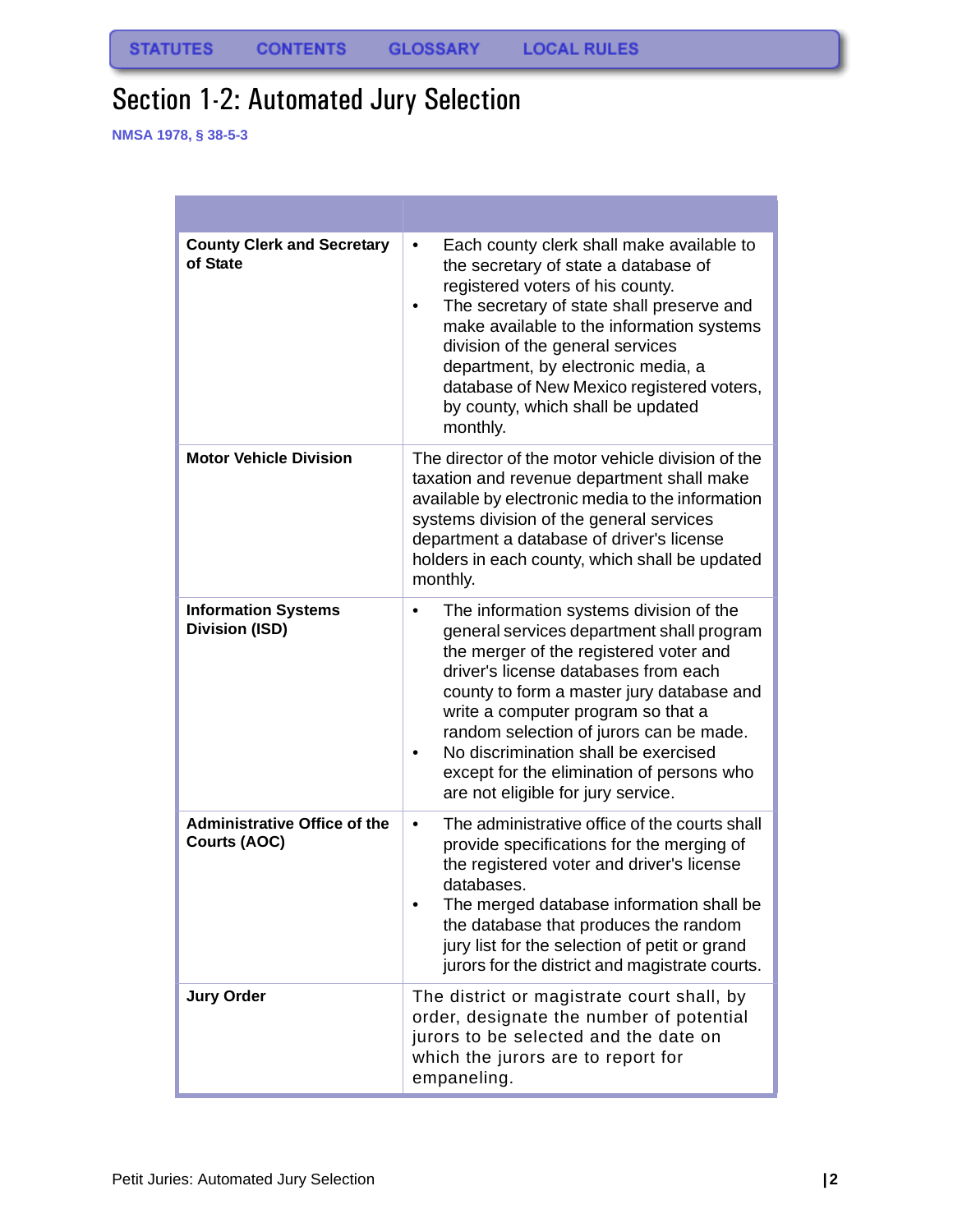**TIME LIMIT | JURY ORDER**

 $\frac{1}{2}$ 

 $\boxed{112}$ 

Within **fifteen (15) days** after receipt of a copy of the order, the administrative office of the courts shall provide the random jury list to the court.

#### **TIME LIMIT | JURY LIST AND JURY SUMMONS**

The information systems division of the general services department shall print the random jury list and jury summons mailer forms within **ten (10) days** after receiving the request from the administrative office of the courts.

| <b>ISD</b>                                        | Upon issuance of the order, the<br>information systems division of the<br>general services department shall draw<br>from the most current registered voter and<br>driver's license databases to create the<br>random jury list.                                                                                                                                  |
|---------------------------------------------------|------------------------------------------------------------------------------------------------------------------------------------------------------------------------------------------------------------------------------------------------------------------------------------------------------------------------------------------------------------------|
| <b>Transfer of Juror Data to</b><br><b>Courts</b> | The information systems division may<br>٠<br>transfer the master jury database to a<br>district or magistrate court that has<br>compatible equipment to accept such a<br>transfer.<br>The court accepting the master jury<br>٠<br>database shall transfer the information to a<br>programmed computer used for the<br>random selection of petit or grand jurors. |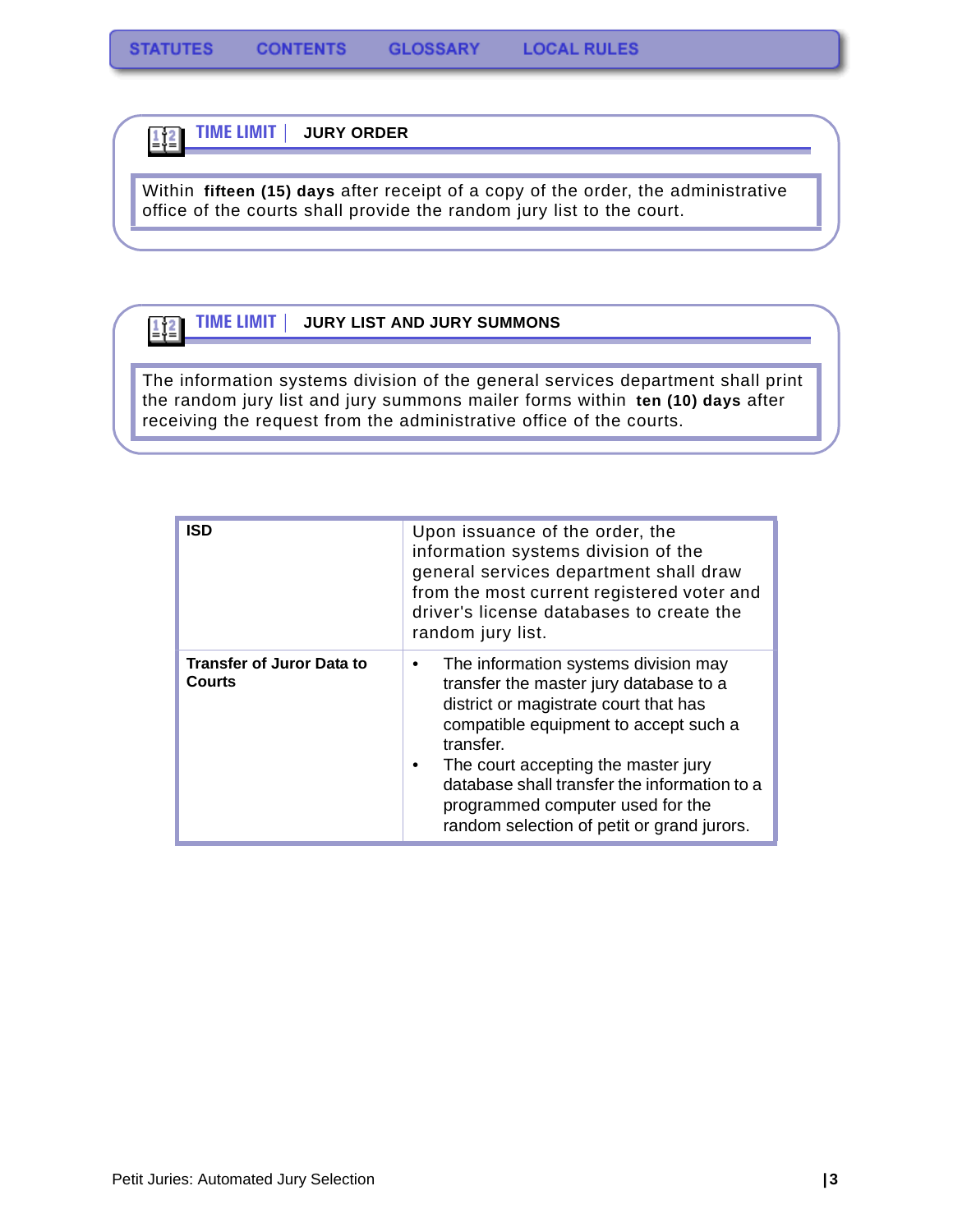# <span id="page-5-0"></span>Section 1-3: Jury Tampering

| <b>Jury Tampering</b> | Jury tampering consists of:<br>The willful placing of names in a jury wheel<br>or removal of the names other than in<br>accordance with law, NMSA 1978, § 38-5-5 A.;<br>The selection or drawing of jurors other<br>than in accordance with law, NMSA 1978, §<br>$38-5-5B$ .<br>The attempt to threaten, coerce or induce<br>a trial juror to vote for a false verdict or a<br>grand juror to vote for no indictment or for<br>a false indictment, NMSA 1978, § 38-5-5 C.; or<br>The threatening, coercing or inducing of a<br>trial juror to vote for a false verdict or a<br>grand juror to vote for no indictment or for<br>a false indictment, NMSA 1978, § 38-5-5 D. |
|-----------------------|---------------------------------------------------------------------------------------------------------------------------------------------------------------------------------------------------------------------------------------------------------------------------------------------------------------------------------------------------------------------------------------------------------------------------------------------------------------------------------------------------------------------------------------------------------------------------------------------------------------------------------------------------------------------------|
| <b>Misdemeanors</b>   | Whoever violates the provisions of<br>٠<br>Subsection A or B of NMSA 1978, § 38-5-5 is<br>guilty of a petty misdemeanor and shall be<br>sentenced pursuant to the provisions of<br>Section 31-19-1 NMSA 1978.                                                                                                                                                                                                                                                                                                                                                                                                                                                             |
| <b>Felonies</b>       | Whoever violates the provisions of<br>Subsection C of this section is guilty of a<br>third degree felony and shall be sentenced<br>pursuant to the provisions of Section<br>31-18-15 NMSA 1978.<br>Whoever violates the provisions of<br>Subsection D of NMSA 1978, § 38-5-5 is<br>guilty of a second degree felony and shall<br>be sentenced pursuant to the provisions of<br>Section 31-18-15 NMSA 1978.                                                                                                                                                                                                                                                                |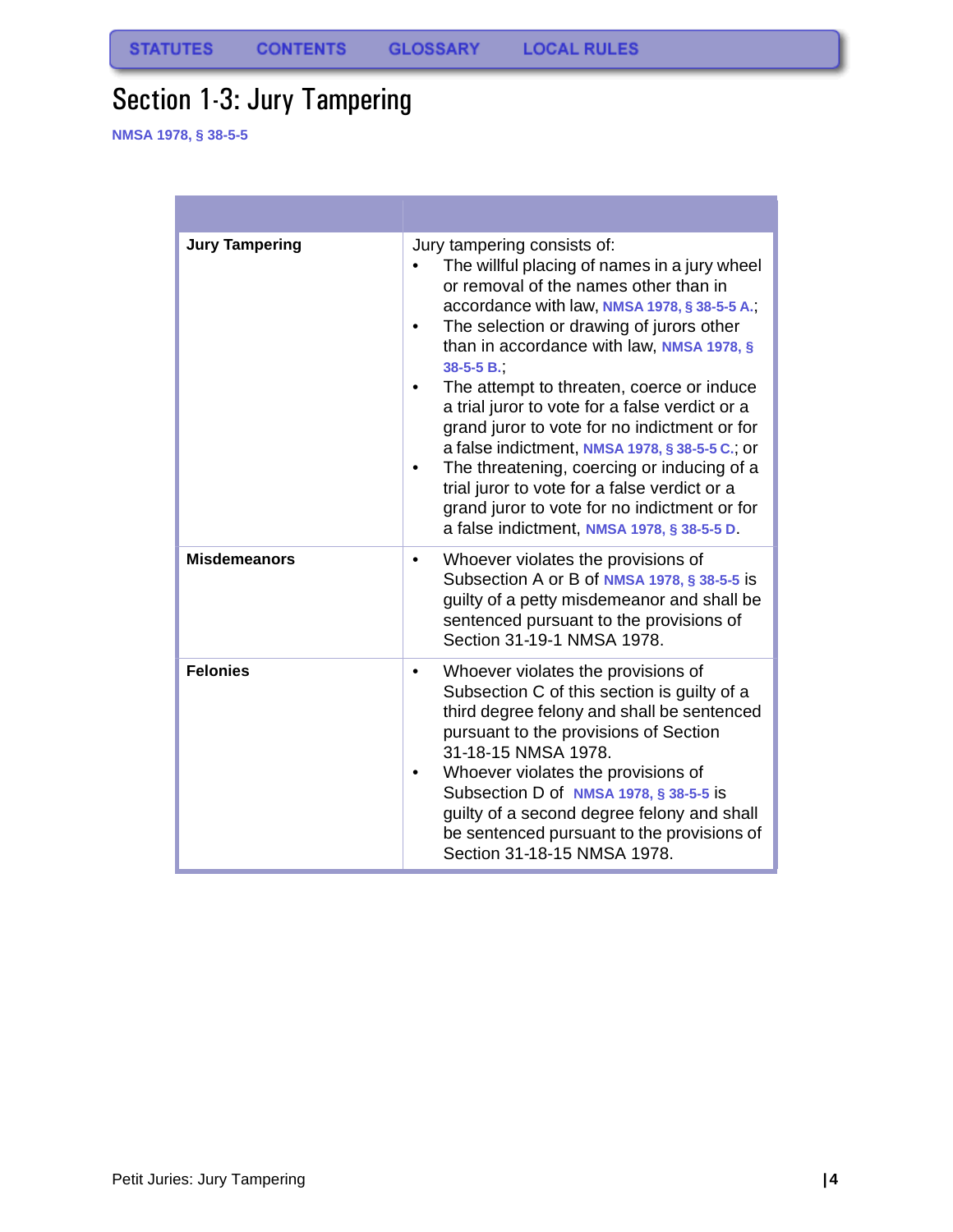# <span id="page-6-0"></span>Section 1-4: Qualification and Term of Service

| <b>District Judge Duties</b>  | The district judge shall determine:<br>The number of jurors to be summoned for<br>service,<br>The date and time for the appearance of<br>jurors for qualification,<br>The number of jurors to be qualified to<br>provide panels of jurors for trial service,<br>The size of trial jury panels and<br>The length of time jurors are retained for<br>service.                                                                                                                                                                                                                                                                                                      |
|-------------------------------|------------------------------------------------------------------------------------------------------------------------------------------------------------------------------------------------------------------------------------------------------------------------------------------------------------------------------------------------------------------------------------------------------------------------------------------------------------------------------------------------------------------------------------------------------------------------------------------------------------------------------------------------------------------|
| <b>Alternate Jury Panels</b>  | Procedures such as the use of alternate<br>jury panels should be established where<br>appropriate to lessen the burden of jury<br>service on persons retained on petit jury<br>panels.                                                                                                                                                                                                                                                                                                                                                                                                                                                                           |
| <b>Term of Service</b>        | No person may be required to remain as a<br>٠<br>member of a petit jury panel for longer<br>than six months following qualification as a<br>juror in any year, and<br>In any judicial district having a population<br>٠<br>of more than three hundred thousand<br>persons in the last federal decennial<br>census, no person may be required to<br>remain as a member of an actual jury<br>panel for longer than six weeks in any<br>calendar year unless the panel is engaged<br>in a trial,<br>Nor shall he be required to remain as a<br>٠<br>member of a petit jury panel for longer<br>than three months following qualification<br>as a juror in any year. |
| <b>Exemption from Service</b> | Persons who have served as members of<br>a petit jury panel or a grand jury in either<br>state or federal courts within the<br>preceding thirty-six months shall be<br>exempt from sitting or serving as jurors in<br>any of the courts of this state when they,<br>at their option, request to be excused from<br>service.                                                                                                                                                                                                                                                                                                                                      |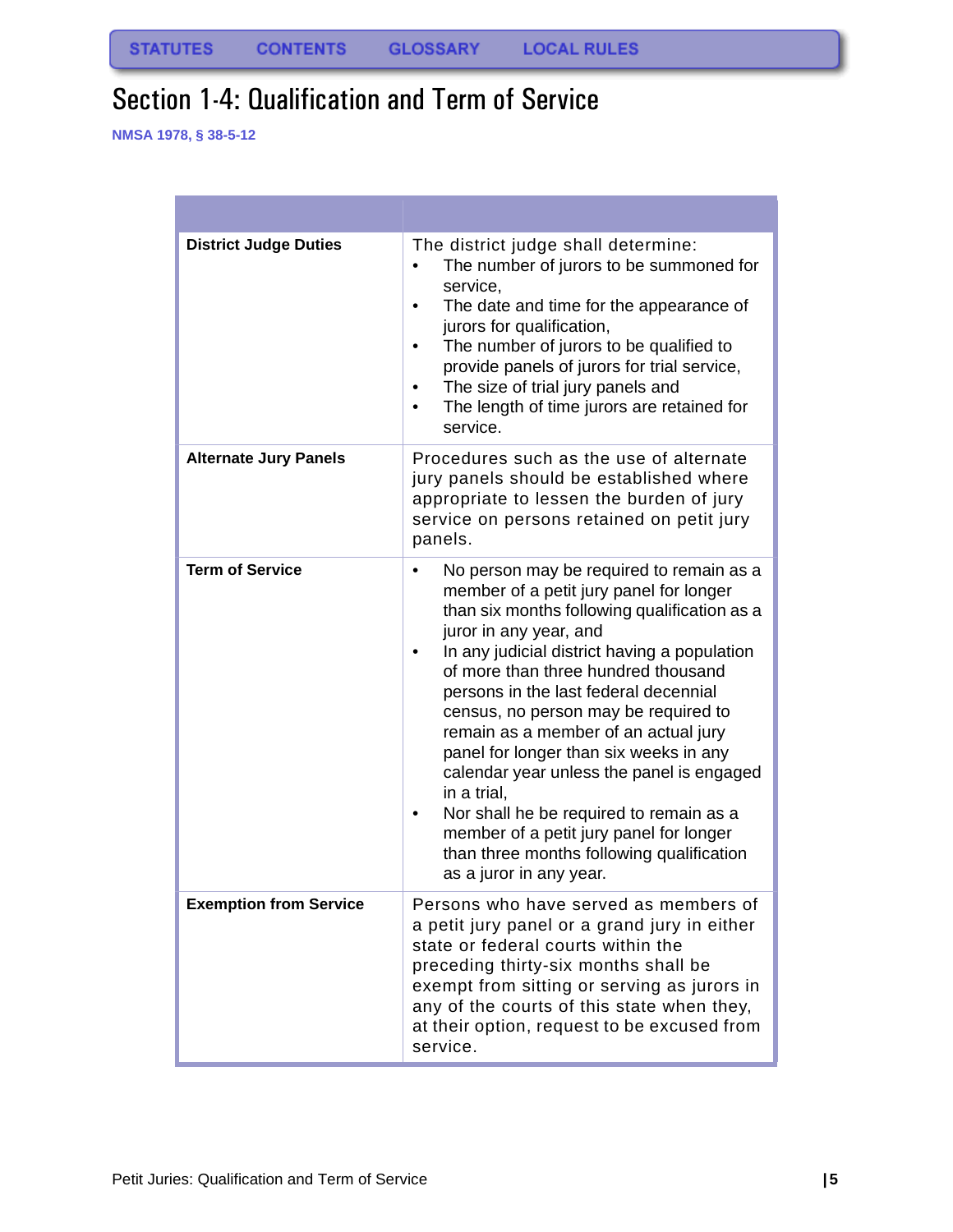| <b>Supplementing Jury Panels</b> | Jurors may be drawn, summoned and<br>qualified by the district judge at any time<br>to supplement jury panels requiring<br>replacement or augmentation. |
|----------------------------------|---------------------------------------------------------------------------------------------------------------------------------------------------------|
| <b>Term of Jury Panels</b>       | Petit jury panels may be qualified and may<br>serve as the trial needs of the district<br>court require without regard to court<br>terms.               |

# <span id="page-7-0"></span>Section 1-5: Summoning a Jury

| <b>Issuance of Summons</b>       | Upon drawing a list of jurors for grand jury<br>or petit jury service, the clerk shall issue a<br>summons for each juror ordering his<br>attendance at a time and place as fixed by<br>the district judge or magistrate ordering<br>the drawing.        |
|----------------------------------|---------------------------------------------------------------------------------------------------------------------------------------------------------------------------------------------------------------------------------------------------------|
| <b>Service of Summons</b>        | The summons may be served by first<br>class mail or in a manner provided for the<br>service of civil process.                                                                                                                                           |
| <b>Willful Failure to Appear</b> | A willful failure to appear as ordered in the<br>summons is a petty misdemeanor.                                                                                                                                                                        |
| <b>Exemptions</b>                | Accompanying each summons, the clerk<br>of the court shall submit for the<br>information of the jurors the listing of<br>those classes of persons or qualifications<br>provided by law under which an<br>exemption from jury service may be<br>claimed. |
| <b>Exemption Form</b>            | Jurors shall be provided a form upon<br>which they may state the facts supporting<br>their eligibility to claim exemption from<br>jury service and to express a claim for<br>exemption.                                                                 |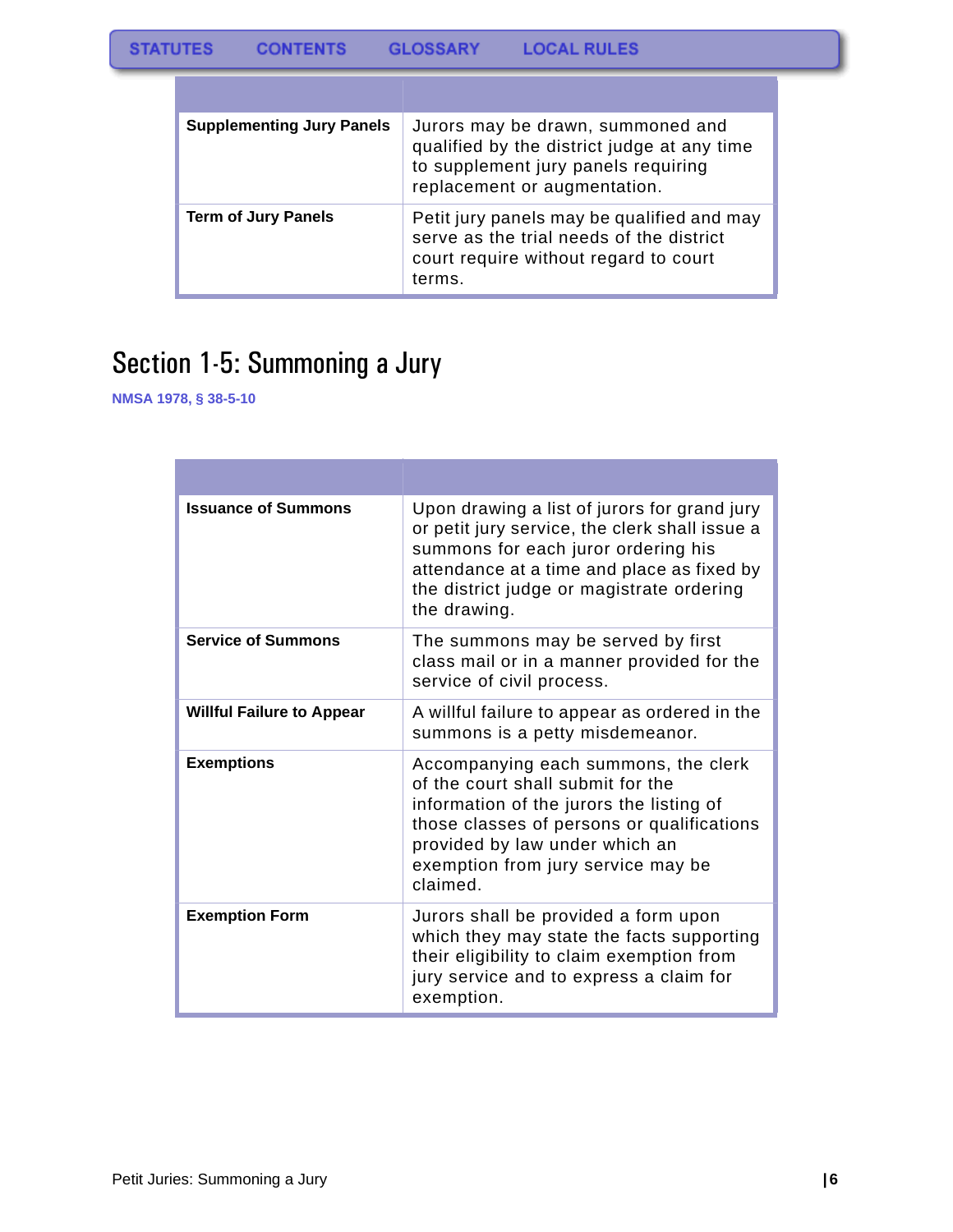# <span id="page-8-0"></span>Section 1-6: Exemptions From Jury Service

**NMSA 1978, § 38-5-2**

| <b>Prior Service</b>       | Persons who have served as members of<br>a petit jury panel or a grand jury in either<br>state or federal courts within the<br>preceding thirty-six months shall be<br>exempt from sitting or serving as jurors in<br>any of the courts of this state when they,<br>at their option, request to be excused from<br>service by reason of the exemption<br>granted by this section. |
|----------------------------|-----------------------------------------------------------------------------------------------------------------------------------------------------------------------------------------------------------------------------------------------------------------------------------------------------------------------------------------------------------------------------------|
| <b>Judicial Discretion</b> | Any other person may be excused from<br>jury service at the discretion of the judge<br>upon satisfactory evidence presented to<br>the judge with or without the person's<br>personal attendance upon the court.                                                                                                                                                                   |
| <b>Fees and Mileage</b>    | The judge, in his discretion, upon granting<br>any excuse, may disallow the fees and<br>mileage of the person excused.                                                                                                                                                                                                                                                            |
| <b>Disqualification</b>    | The service upon any jury of any person<br>disqualified shall, of itself, not vitiate any<br>indictment found or any verdict rendered<br>by that jury, unless actual injury to the<br>person complaining of the injury is shown.                                                                                                                                                  |

# <span id="page-8-1"></span>Section 1-7: Qualifying Jury Panels

| <b>Random Selection of Jurors</b> | The court shall empanel jurors in a<br>random manner.                                                                           |
|-----------------------------------|---------------------------------------------------------------------------------------------------------------------------------|
| <b>Petit Jury</b>                 | The district judge or his designee or<br>magistrate or his designee shall preside<br>over the empaneling of a petit jury panel. |
| <b>Grand Jury</b>                 | The district judge or his designee shall<br>preside over the empaneling of the grand<br>jury panel.                             |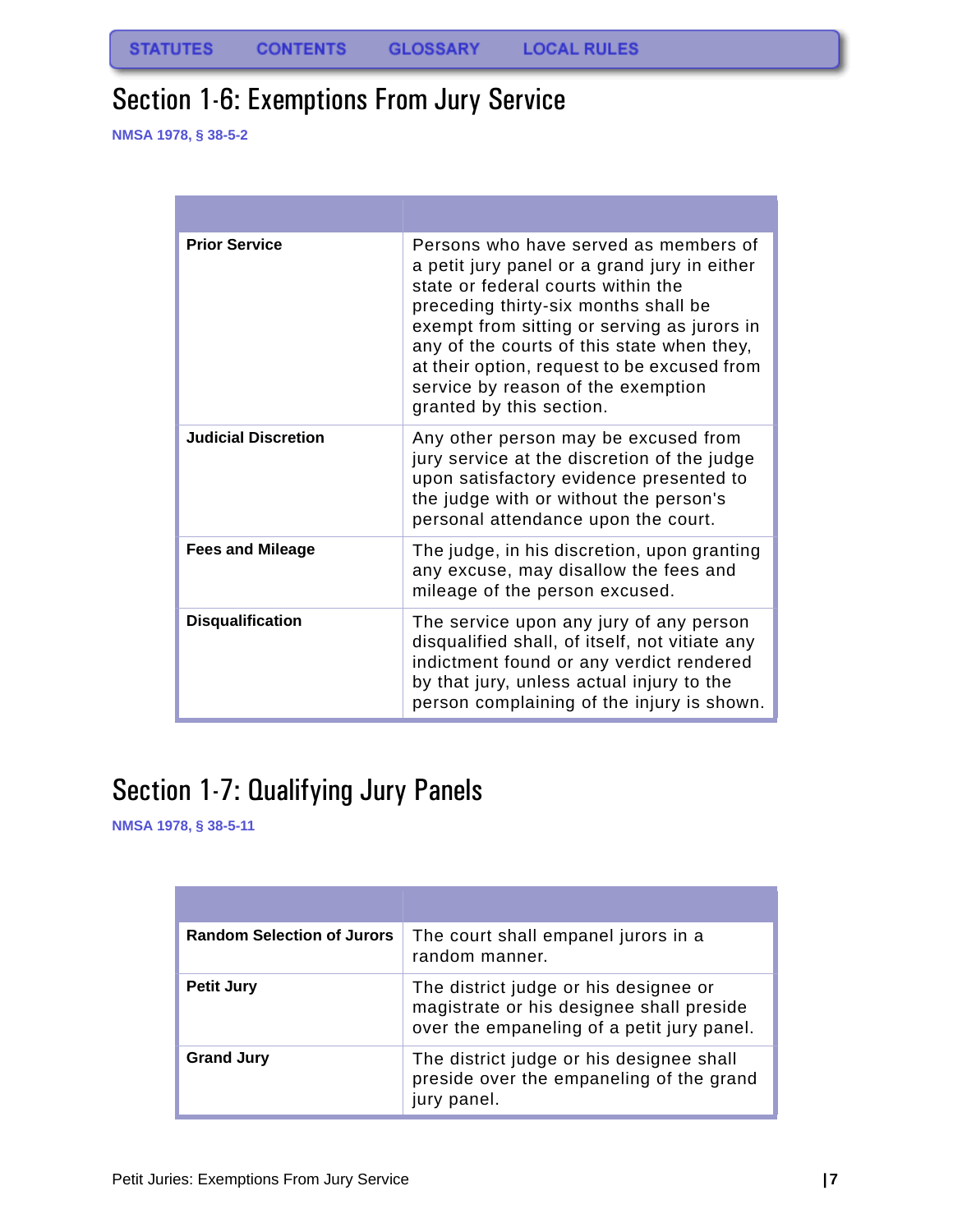| <b>Eligibility of Service</b>                                                         | Jurors who appear for service shall be<br>questioned under oath as to their<br>eligibility for jury service by the district<br>judge or his designee or magistrate or his<br>designee.                                                                                                                                                                                                                                                                                                                                                                                                                     |
|---------------------------------------------------------------------------------------|------------------------------------------------------------------------------------------------------------------------------------------------------------------------------------------------------------------------------------------------------------------------------------------------------------------------------------------------------------------------------------------------------------------------------------------------------------------------------------------------------------------------------------------------------------------------------------------------------------|
| <b>Ruling for Excusal,</b><br><b>Exemptions and</b><br><b>Postponement of Service</b> | Claims of exemption, requests for excuse<br>from service or postponement of services<br>shall be ruled upon by the district judge or<br>his designee or magistrate or his<br>designee.                                                                                                                                                                                                                                                                                                                                                                                                                     |
| <b>Excusals</b>                                                                       | A district judge or his designee or magistrate or<br>his designee may excuse, exclude or postpone<br>the services of any person called as a juror on<br>the basis of:<br>Physical or mental illness of the person or<br>$\bullet$<br>within his immediate family;<br>A written request from the person's<br>employer for excuse on the ground that his<br>services are essential; or<br>The person's prior business, professional<br>or educational commitments which conflict<br>with jury service, proven to the satisfaction<br>of the district judge or his designee or<br>magistrate or his designee. |
| <b>Questionnaires for Voir Dire</b>                                                   | The district judge or his designee or<br>magistrate or his designee shall submit<br>questionnaires to prospective jurors to<br>obtain any information that will aid the<br>court in ruling on requests for exemption<br>or excuse from service or postponement<br>of service or that will aid the court or<br>parties in voir dire examination of jurors or<br>in determining a juror's qualifications to<br>serve on a particular petit jury panel, trial<br>jury or grand jury.                                                                                                                          |
| <b>Certification of Jury Panel</b><br><b>Members</b>                                  | The district judge or his designee or<br>magistrate or his designee shall certify a<br>numbered list of the jury panel members'<br>names when qualified.                                                                                                                                                                                                                                                                                                                                                                                                                                                   |
| <b>Access to Jury List and</b><br>Questionnaires                                      | The certified list of jurors and the<br>questionnaires obtained from jurors shall<br>be made available for inspection and<br>copying by any party to any pending<br>proceeding or their attorney or to any<br>person having good cause for access to<br>the list and the questionnaires.                                                                                                                                                                                                                                                                                                                   |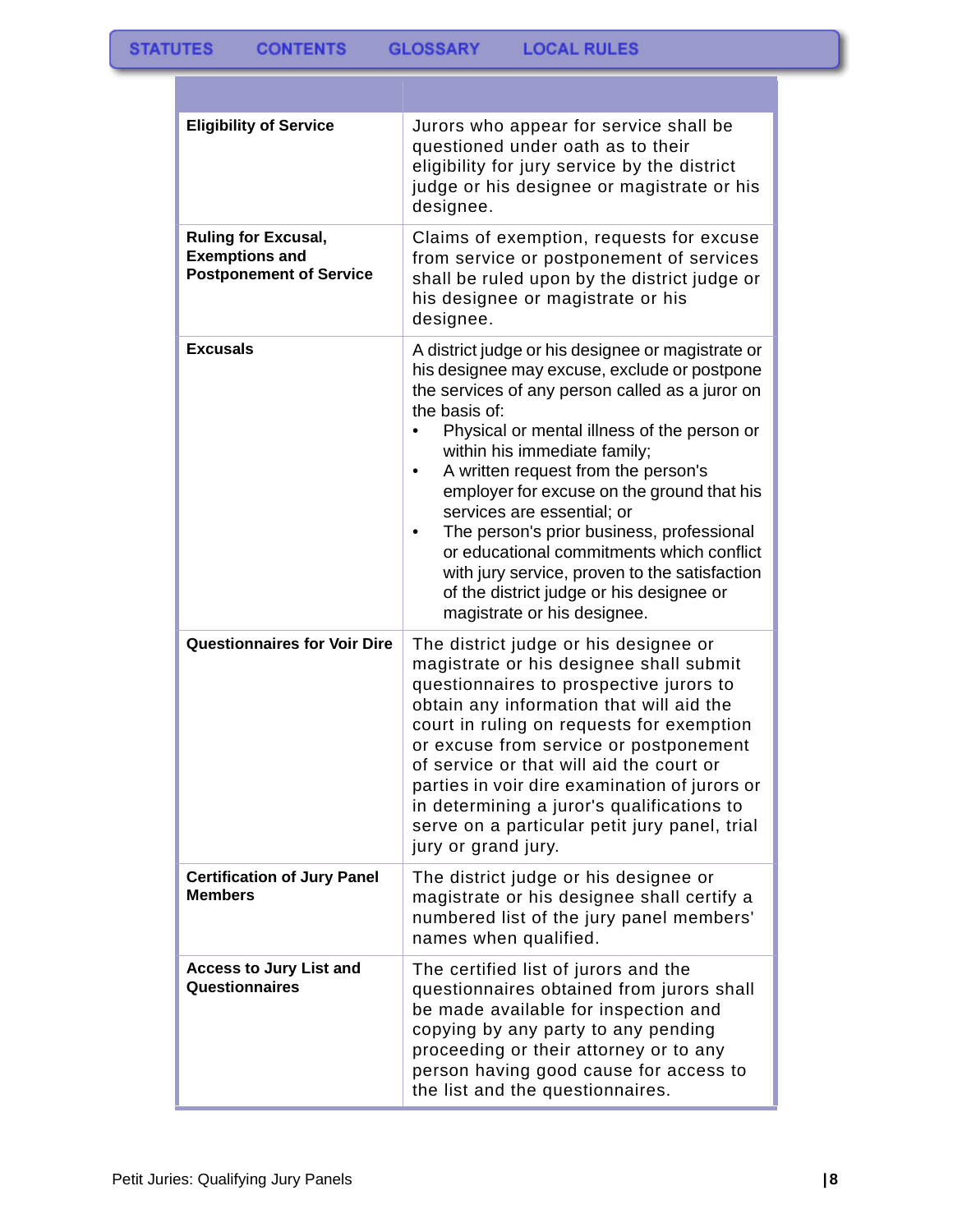# <span id="page-10-0"></span>Section 1-8: Drawing and Qualifying Trial Jury

**NMSA 1978, § 38-5-13**

 $\boldsymbol{\mathsf{x}}$ 

| <b>Jury Lot Slip Container</b> | The district court of each county shall<br>$\bullet$<br>provide one jury lot slip container to hold<br>the juror lot slips for the selection of trial<br>juries.<br>The container shall be constructed in a<br>$\bullet$<br>manner that allows the juror lot slips to be<br>securely locked within and shall have a<br>transparent window of sufficient size to<br>permit the juror lot slips to be clearly<br>visible.<br>The clerk of the district court of each<br>$\bullet$<br>county is responsible for the safekeeping<br>of the jury lot slip container. |
|--------------------------------|-----------------------------------------------------------------------------------------------------------------------------------------------------------------------------------------------------------------------------------------------------------------------------------------------------------------------------------------------------------------------------------------------------------------------------------------------------------------------------------------------------------------------------------------------------------------|
|                                |                                                                                                                                                                                                                                                                                                                                                                                                                                                                                                                                                                 |



A programmed computer may be used in lieu of a jury lot slip container to randomly select trial juries.

| The lot slips bearing an identification<br>number and the names of the jurors duly<br>empaneled and present for the trial of a<br>case, folded to conceal the name and<br>number, shall be placed in a trial jury<br>wheel.<br>The judge shall cause the lot slips to be<br>drawn singly from the container until<br>sufficient names have been drawn to<br>provide the number of jurors required for<br>the trial.<br>The container shall be shaken or rotated to<br>cause the lot slips to be mixed.<br>The name and number of each juror shall<br>be announced as it is called and recorded.<br>Twelve or six jurors shall compose a petit<br>jury in the district courts for the trial of civil<br>causes. |
|----------------------------------------------------------------------------------------------------------------------------------------------------------------------------------------------------------------------------------------------------------------------------------------------------------------------------------------------------------------------------------------------------------------------------------------------------------------------------------------------------------------------------------------------------------------------------------------------------------------------------------------------------------------------------------------------------------------|
| Twelve jurors shall compose a petit jury in<br>criminal and children's court cases.                                                                                                                                                                                                                                                                                                                                                                                                                                                                                                                                                                                                                            |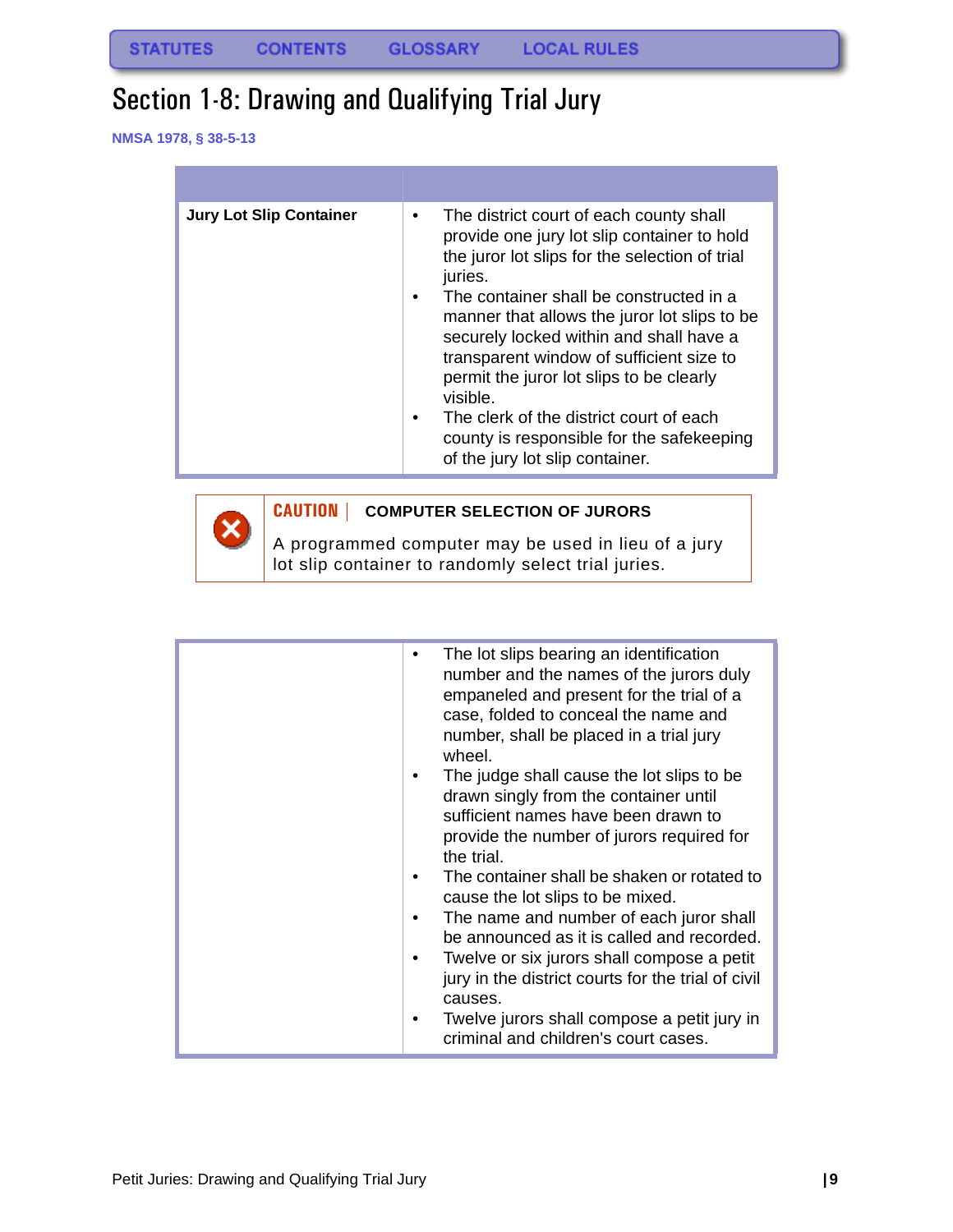| <b>Alternate Jurors</b>    | In any case, the court may direct that not more    |
|----------------------------|----------------------------------------------------|
| <b>RULE 10-047 B. NMRA</b> | than six jurors in addition to the regular jury be |
| <b>RULE 5-605 B. NMRA</b>  | called and empaneled to sit as alternate jurors.   |

#### **TIME LIMIT | JURY DEMAND JUVENILE CASES, RULE 10-228, NMRA**  $\frac{1}{2}$   $\frac{2}{2}$

A demand for trial by jury in delinquency proceedings shall be made in writing to the court within **ten (10) days** from the date the petition is filed or within **ten (10) days** from the appointment of an attorney for the respondent or entry of appearance by counsel for the respondent, whichever is later. If demand is not made as provided in this paragraph, trial by jury is deemed waived.

### <span id="page-11-0"></span>Section 1-9: Exercising Challenges to Jurors

| <b>Challenge for Good Cause</b> | The court shall permit the parties to a case<br>$\bullet$<br>to express in the record of trial any<br>challenge to a juror for good cause.<br>The court shall rule upon the challenge<br>and may excuse any juror for good cause.                     |
|---------------------------------|-------------------------------------------------------------------------------------------------------------------------------------------------------------------------------------------------------------------------------------------------------|
| Not within hearing of Jury      | Challenges for good cause and peremptory<br>challenges shall be made outside the hearing<br>of the jury.                                                                                                                                              |
| <b>Recording of Challenges</b>  | The party making a challenge shall not be<br>announced or disclosed to the jury panel, but<br>each challenge shall be recorded by the clerk<br>and placed in the case file.                                                                           |
| Juvenile or Criminal Cases      | In juvenile or criminal cases, the state or<br>prosecution shall pass or accept or make any<br>peremptory challenge as to each juror before<br>the defendant is called upon to pass, accept or<br>exercise a peremptory challenge as to the<br>juror. |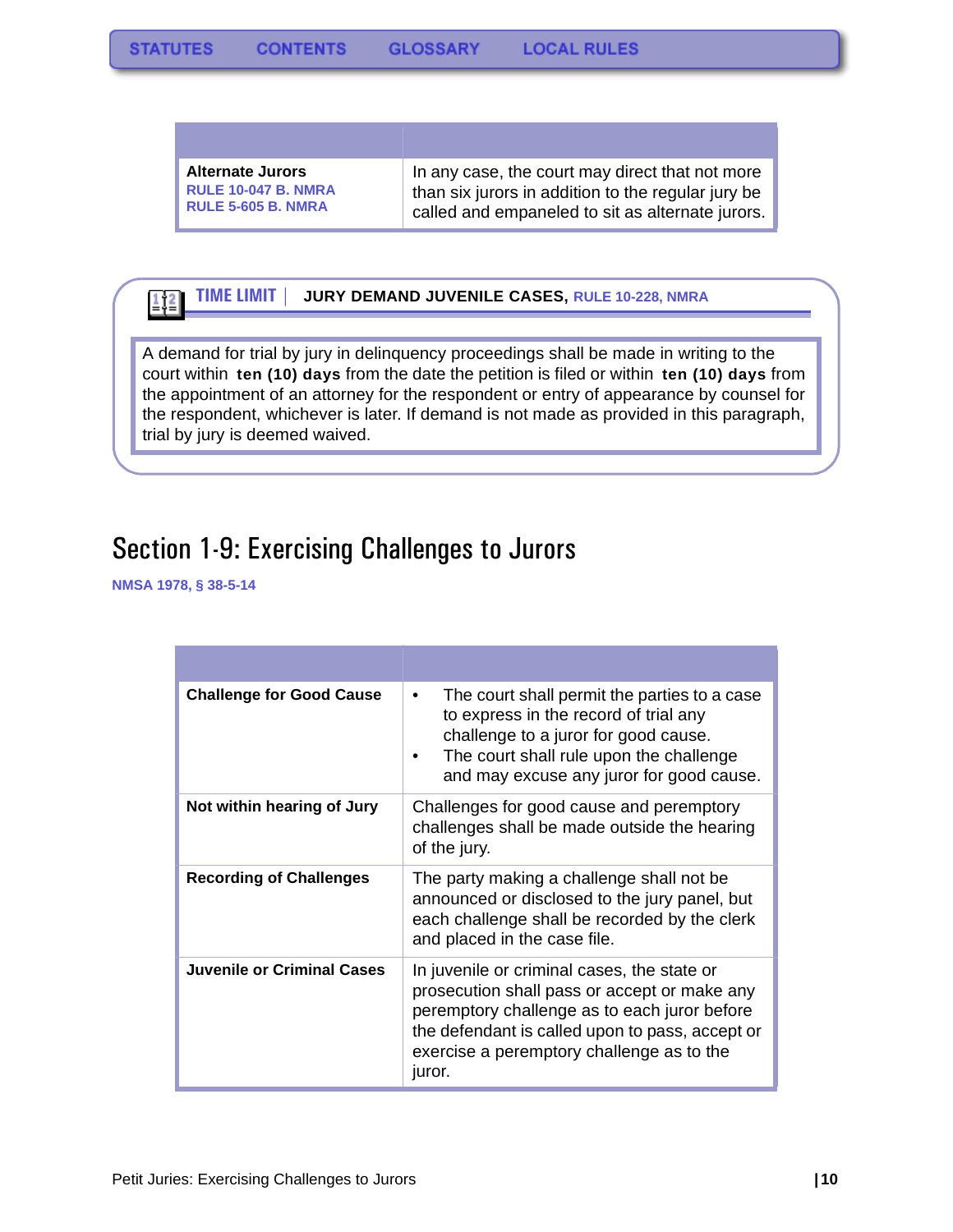| <b>Multiple Parties</b> | When there are two or more parties defendant<br>or parties plaintiff, they shall exercise their<br>peremptory challenges jointly, and if all cannot<br>agree on a challenge desired by one party on a<br>side, then the challenge is forfeited. |
|-------------------------|-------------------------------------------------------------------------------------------------------------------------------------------------------------------------------------------------------------------------------------------------|

# <span id="page-12-0"></span>Section 1-10: Challenge to Jury Array

**NMSA 1978, § 38-5-16**

| Any party to a civil action or defendant in<br>a criminal action, at the opening of trial<br>and before the empaneling of the jury is<br>commenced, by motion to quash the jury<br>array, may challenge the jury panel on the<br>ground that the members thereof were not<br>selected substantially in accordance with<br>law. |
|--------------------------------------------------------------------------------------------------------------------------------------------------------------------------------------------------------------------------------------------------------------------------------------------------------------------------------|
| If the motion is sustained, then the trial will<br>be stayed until a jury panel has been<br>selected and qualified in accordance with<br>law.<br>Such a challenge is waived if not raised<br>before the trial jury panel has been sworn<br>and selection of the trial jury commenced.                                          |

### <span id="page-12-1"></span>Section 1-11: Oath to Jurors

**Criminal Voir Dire, UJI CRIM. 14-122** Do you swear or affirm to answer truthfully the questions asked by the judge or the attorneys concerning your qualifications to serve as a juror in this case, under penalty of law? **Oath to Empaneled Jury, UJI CRIM. 14-123** 14-123. Do you swear or affirm that you will arrive at a verdict according to the evidence and the law as contained in the instructions of the court?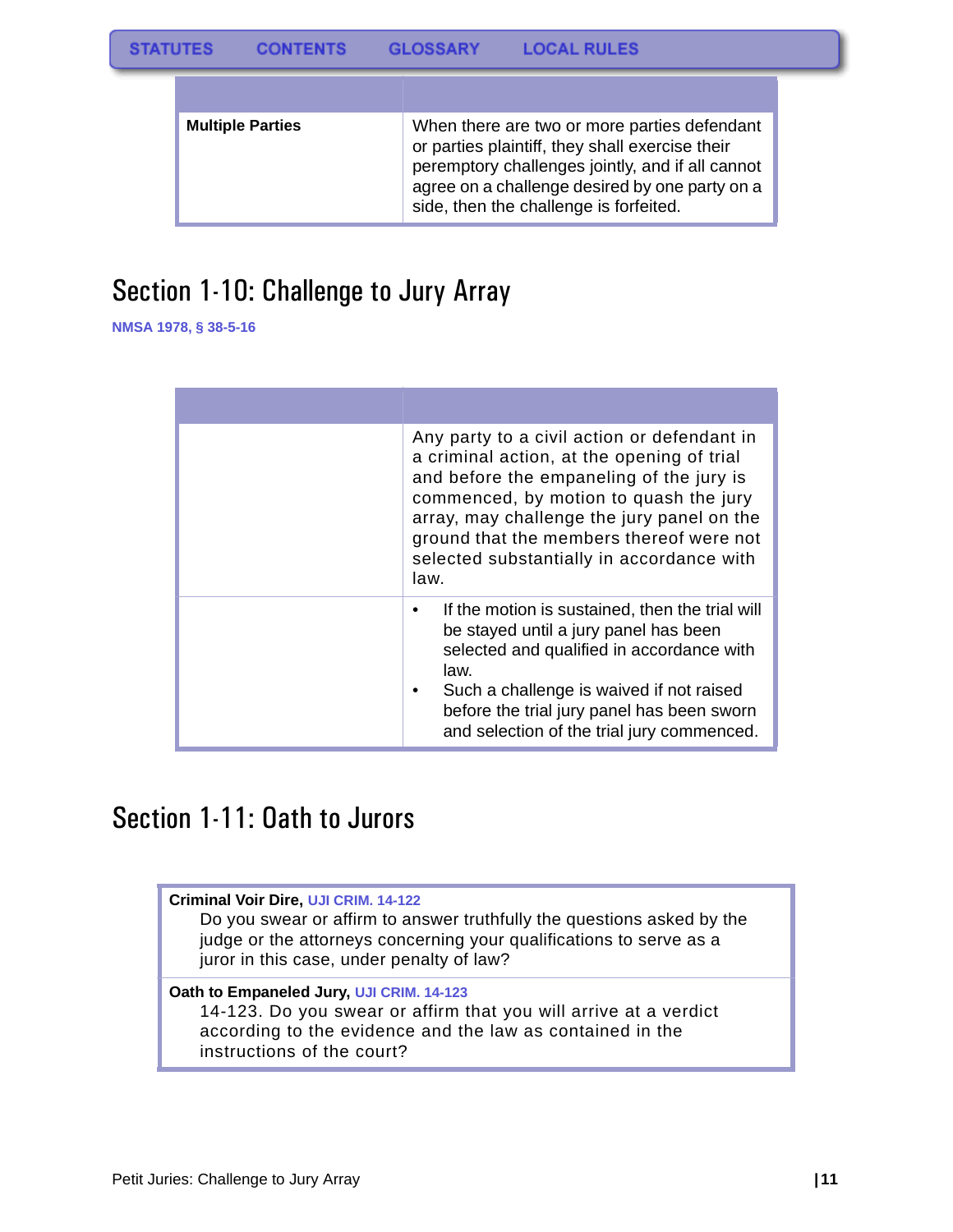**Civil Voir Dire, UJI CIVIL 14-102**

Do you and each of you solemnly swear or affirm that you will well and truly answer any and all questions propounded to you by the court or by the lawyers under the court's direction touching upon your qualifications to serve as a juror in this case?

#### **Oath to Empaneled Civil Jury, UJI CIVIL 13-105**

Do you and each of you solemnly swear or affirm that you will render a true verdict according to the law and evidence submitted?

### <span id="page-13-0"></span>Section 1-12: Criminal Jury Verdict

**RULE 5-611 NMRA**

| Return | The verdict shall be unanimous and signed by<br>the foreman. It shall be returned by the jury to<br>the judge in open court. |
|--------|------------------------------------------------------------------------------------------------------------------------------|

### <span id="page-13-1"></span>Section 1-13: Jury Refreshments, Meals and Rooms

**NMSA 1978, § 34-6-41**

| <b>Refreshments</b> | The district court may provide suitable<br>refreshments for prospective jurors summoned<br>for jury service.                         |
|---------------------|--------------------------------------------------------------------------------------------------------------------------------------|
| <b>Meals</b>        | When district court juries are engaged in a trial,<br>the court may provide suitable meals and<br>necessary accommodations for them. |

**Note:** AOC guidelines authorize courts to provide meals and accommodation during deliberations or sequestration.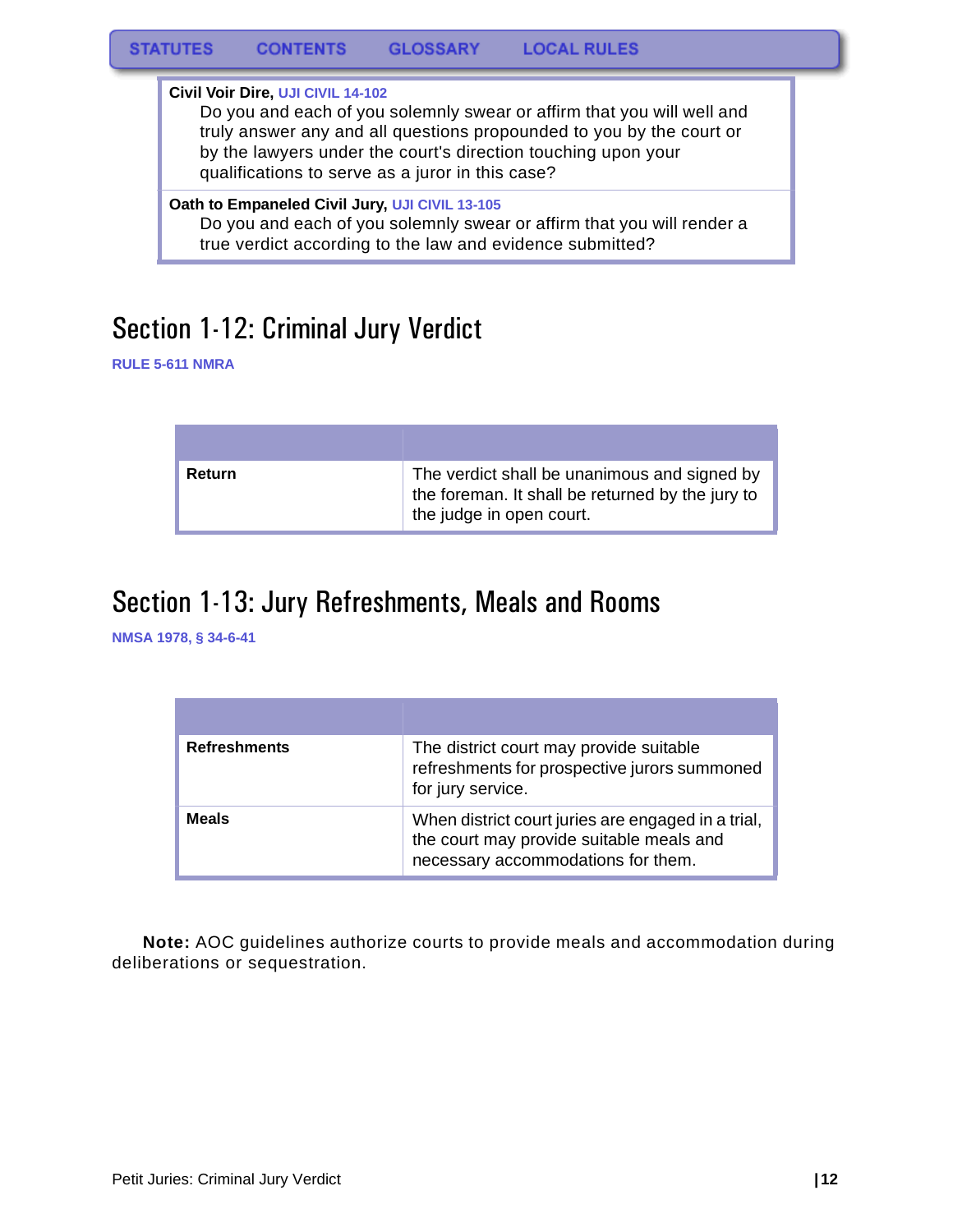# <span id="page-14-0"></span>Section 1-14: Mileage and Compensation

**NMSA 1978, § 38-5-15**

| Persons summoned for jury service and<br>jurors shall be reimbursed for travel from<br>their place of actual residence to the<br>courthouse when their attendance is<br>ordered, at the rate allowed public officers<br>and employees per mile of necessary<br>travel. |
|------------------------------------------------------------------------------------------------------------------------------------------------------------------------------------------------------------------------------------------------------------------------|
| Persons summoned for jury service and<br>jurors shall be compensated for their time<br>in travel, attendance and service at the<br>highest prevailing state minimum wage<br>rate.                                                                                      |

# <span id="page-14-1"></span>Section 1-15: Employer Prohibition

| An employer shall not deprive an employee of<br>his employment, or threaten or otherwise<br>coerce him with respect thereto, because the<br>employee receives a summons, responds<br>thereto, serves as a juror or attends court for<br>prospective jury service. |
|-------------------------------------------------------------------------------------------------------------------------------------------------------------------------------------------------------------------------------------------------------------------|
| An employer, either individually or through his<br>agent, who violates Section 1 [38-5-18 NMSA<br>1978] of this act is guilty of a petty<br>misdemeanor.                                                                                                          |

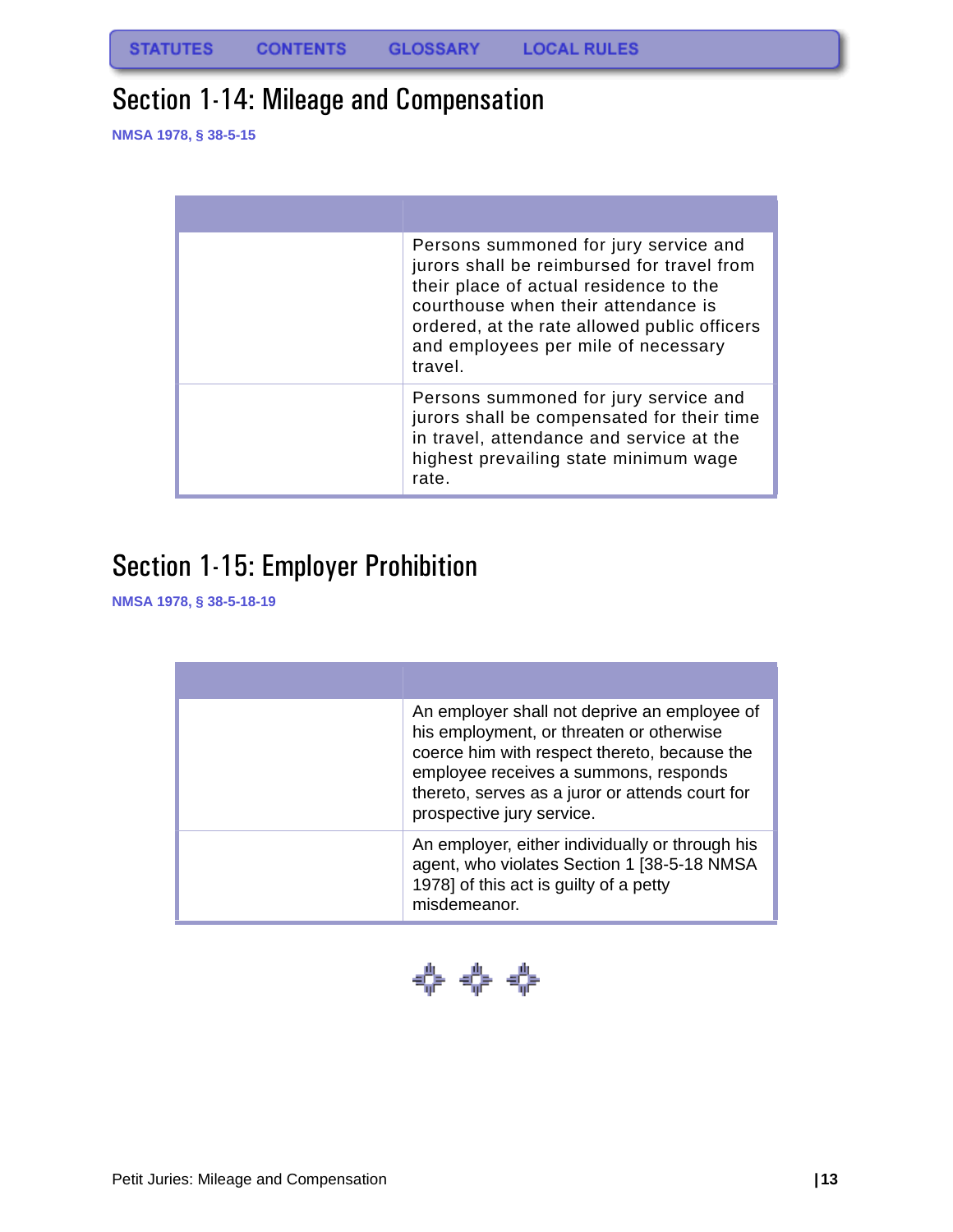## <span id="page-15-0"></span>Section 1-16: Jury Trial in Civil Actions

**RULE 1-038 NMRA**

#### <span id="page-15-1"></span>**JURY DEMAND**

 $\frac{1}{2}$ 

**TIME LIMIT | JURY DEMAND, RULE 1-038 A. NMRA**

In civil actions any party may demand a trial by jury of any issue triable of right by serving upon the other parties a demand therefor in writing after the commencement of the action and not later than **ten (10) days** after service of the last pleading directed to such issue, and filing the demand as required by Paragraph D of Rule 1-005 NMRA.

#### <span id="page-15-2"></span>**PAYMENT OF JURY FEES**

**RULE 1-038 C. NMRA**

| <b>Six-Member Jury</b> | Any party initially demanding a jury of six<br>persons shall, at the time of filing of the jury<br>demand, deposit with the clerk of the court a<br>non-refundable jury fee of one hundred dollars<br>(\$100), and after the first day of trial shall<br>deposit one hundred dollars (\$100) additional<br>upon commencement of court on each<br>subsequent day the attendance of the jury is<br>required for the trial. |
|------------------------|--------------------------------------------------------------------------------------------------------------------------------------------------------------------------------------------------------------------------------------------------------------------------------------------------------------------------------------------------------------------------------------------------------------------------|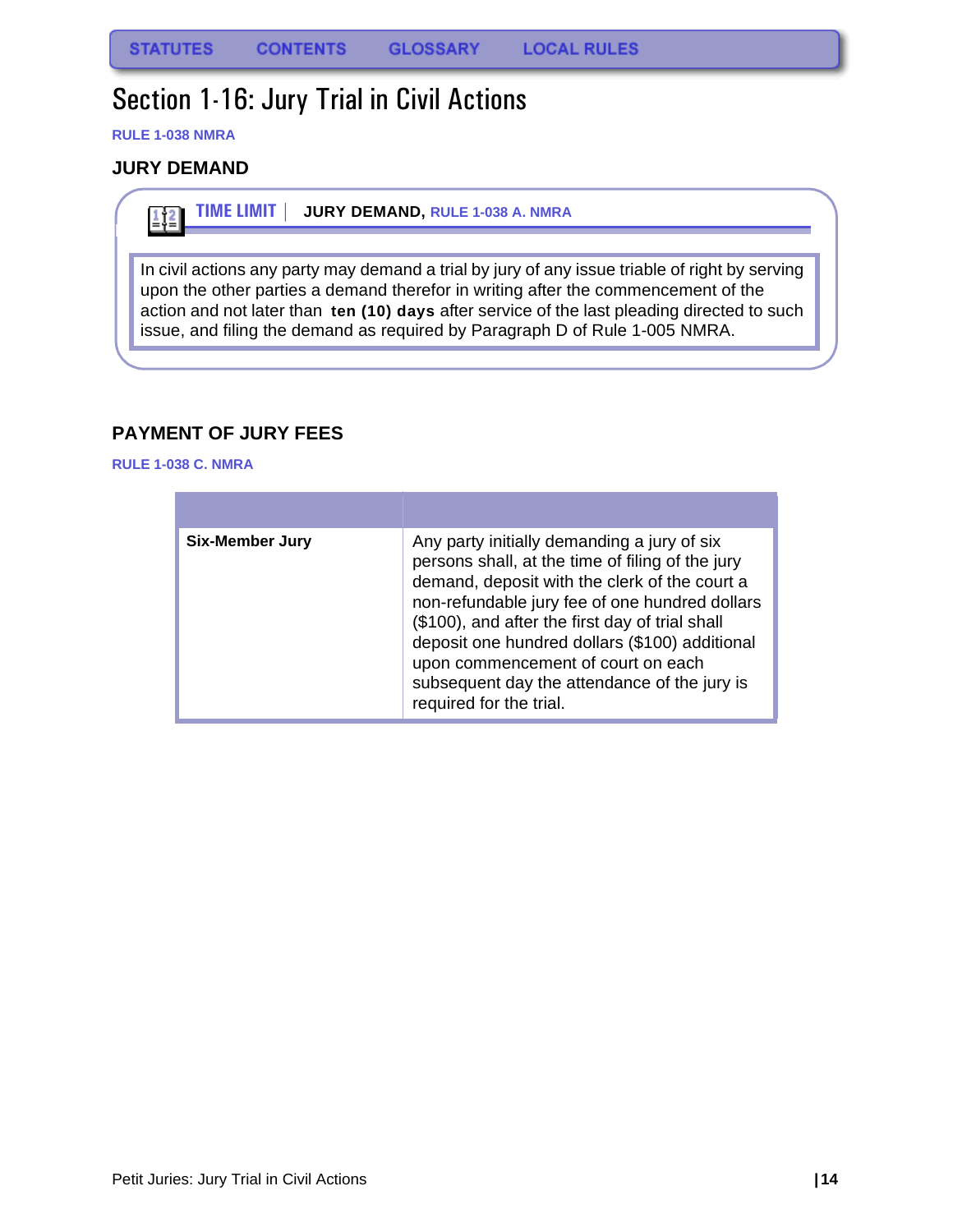| <b>Twelve-Member Jury</b> | Any party initially demanding a jury of<br>twelve persons shall, at the time of filing<br>the jury demand, deposit with the clerk of<br>the court a non-refundable jury fee of two<br>hundred dollars (\$200), and after the first<br>day of trial, shall deposit two hundred<br>dollars (\$200) additional upon<br>commencement of court upon each<br>subsequent day the attendance of the jury<br>is required for the trial.<br>If a jury of six persons has been initially<br>demanded and another party<br>subsequently files a demand for a jury of<br>twelve persons, each party shall deposit<br>with the clerk of the court for and on<br>account of jury fees the sum of one<br>hundred dollars (\$100) and each party<br>shall deposit one hundred dollars (\$100)<br>additional upon commencement of court<br>upon each subsequent day the attendance<br>of the jury is required for the trial. |
|---------------------------|------------------------------------------------------------------------------------------------------------------------------------------------------------------------------------------------------------------------------------------------------------------------------------------------------------------------------------------------------------------------------------------------------------------------------------------------------------------------------------------------------------------------------------------------------------------------------------------------------------------------------------------------------------------------------------------------------------------------------------------------------------------------------------------------------------------------------------------------------------------------------------------------------------|

### <span id="page-16-0"></span>**CHALLENGES IN CIVIL CASES**

#### **RULE 1-038 E. NMRA**  $\overline{\phantom{a}}$

| <b>Challenges for Cause</b>                                | The court shall permit the parties to a case to<br>express in the record of trial any challenge to a<br>juror for cause.                  |
|------------------------------------------------------------|-------------------------------------------------------------------------------------------------------------------------------------------|
| <b>Ruling on Challenge for</b><br>Cause                    | The court shall rule upon the challenge and<br>may excuse any juror for good cause.                                                       |
| <b>Outside of Hearing of Jury</b>                          | Challenges for good cause and peremptory<br>challenges will be made outside the hearing of<br>the jury.                                   |
| <b>Recording of Challenges</b>                             | The party making a challenge will not be<br>announced or disclosed to the jury panel but<br>each challenge will be recorded by the clerk. |
| <b>Peremptory Challenges</b>                               | The opposing parties will alternately exercise<br>peremptory challenges.                                                                  |
| <b>Peremptory Challenges for</b><br><b>Six Member Jury</b> | In cases tried before a jury of six, each party<br>may challenge three jurors peremptorily.                                               |
| <b>Peremptory Challenges for</b><br>a Twelve Member Jury   | In cases tried before a jury of twelve, each<br>party may challenge five jurors peremptorily.                                             |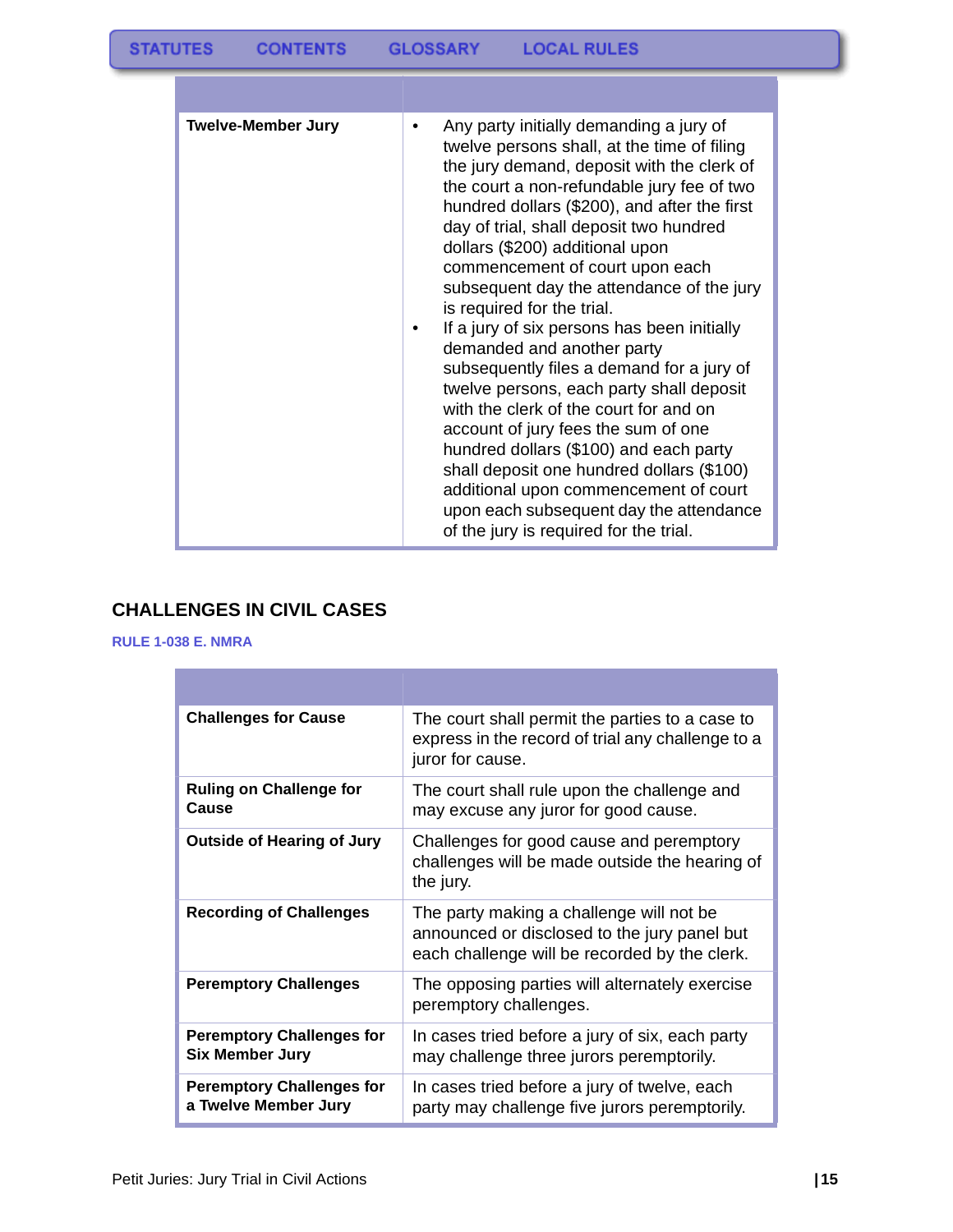| <b>Challenges for Cases With</b><br><b>Multiple Parties</b> | When there are two or more parties defendant,<br>or parties plaintiff, they will exercise their<br>peremptory challenges jointly and if all cannot<br>agree on a challenge desired by one party on a<br>side, that challenge shall not be permitted.<br>However, if the relief sought by or against the<br>parties on the same side of a civil case differs,<br>or if their interests are diverse, or if cross-<br>claims are to be tried, the court shall allow<br>each such party on that side of the suit three<br>peremptory challenges if the case is to be tried<br>before a jury of six or five peremptory<br>challenges if the case is to be tried before a<br>jury of twelve. |
|-------------------------------------------------------------|----------------------------------------------------------------------------------------------------------------------------------------------------------------------------------------------------------------------------------------------------------------------------------------------------------------------------------------------------------------------------------------------------------------------------------------------------------------------------------------------------------------------------------------------------------------------------------------------------------------------------------------------------------------------------------------|

### <span id="page-17-0"></span>**MAJORITY VERDICT (SIX-MEMBER JURY)**

#### **RULE 1-038 F. NMRA**

| <b>Verdict</b>        | In civil cases tried to a jury of six persons,<br>when the jury, or as many as five of them,<br>have agreed upon a verdict:<br>They must be conducted into court,<br>Their names called by the clerk, and<br>The verdict rendered by their foreperson;<br>The verdict must be in writing,<br>Signed by the foreperson and<br>Must be read by the clerk to the jury, and<br>The inquiry made whether it is their verdict. |
|-----------------------|--------------------------------------------------------------------------------------------------------------------------------------------------------------------------------------------------------------------------------------------------------------------------------------------------------------------------------------------------------------------------------------------------------------------------|
| <b>Polling Jurors</b> | Either party may require the jury to be polled,<br>which is done by the court or clerk, asking<br>each juror if it is the juror's verdict; if upon such<br>inquiry or polling, more than one of the jurors<br>disagree thereto, the jury must be sent out<br>again but if no such disagreement be<br>expressed, the verdict is complete and the jury<br>discharged from the case.                                        |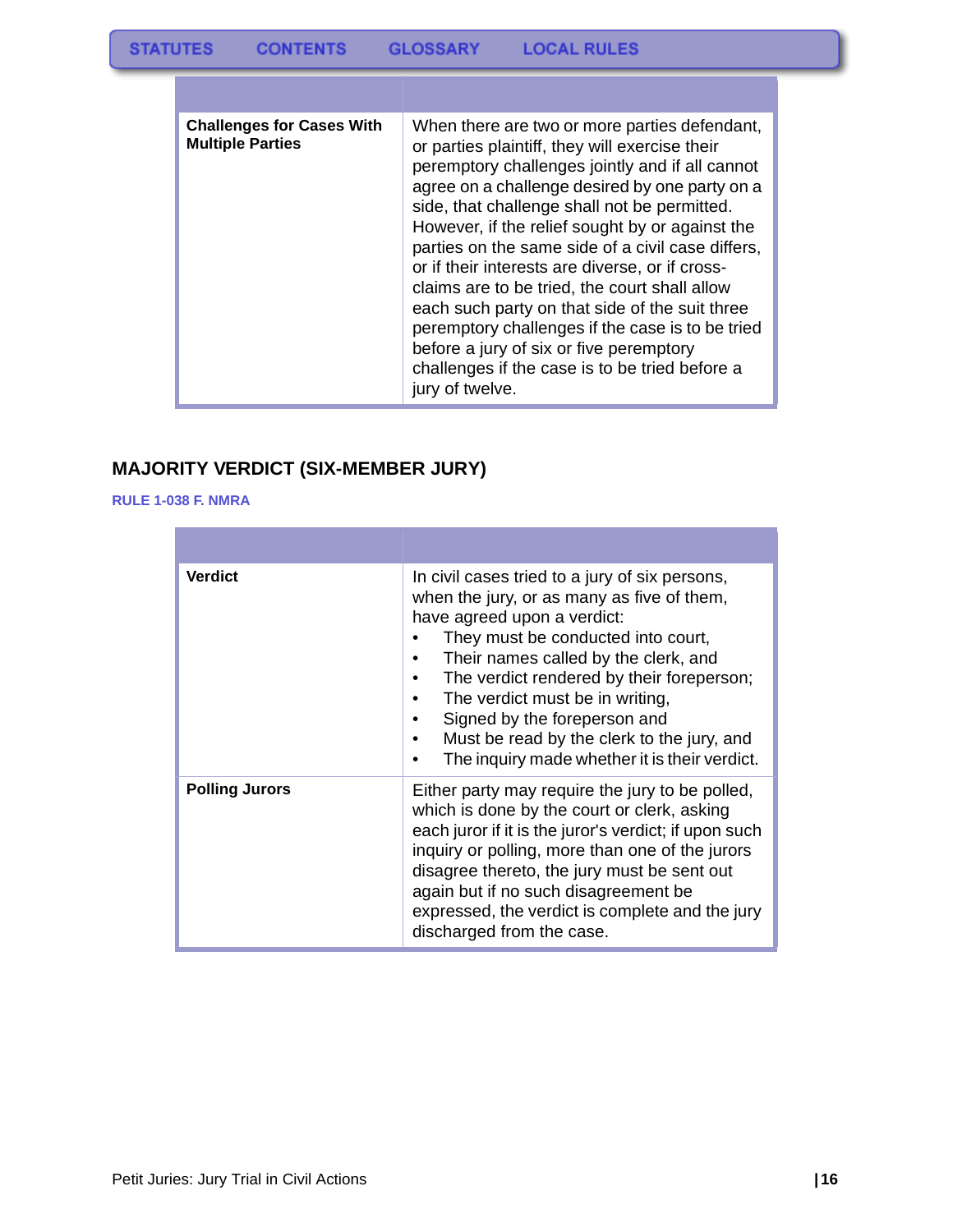#### <span id="page-18-0"></span>**MAJORITY VERDICT (TWELVE-MEMBER JURY)**

| <b>Verdict</b>        | In civil causes tried before a jury of twelve,<br>when the jury, or as many as ten of them, have<br>agreed upon a verdict:<br>They must be conducted into court,<br>Their names called by the clerk, and<br>The verdict rendered by their foreperson;<br>The verdict must be in writing,<br>Signed by the foreperson and<br>Must be read by the clerk to the jury, and<br>The inquiry made whether it is their verdict. |
|-----------------------|-------------------------------------------------------------------------------------------------------------------------------------------------------------------------------------------------------------------------------------------------------------------------------------------------------------------------------------------------------------------------------------------------------------------------|
| <b>Polling Jurors</b> | Either party may require the jury to be polled,<br>which is done by the court or clerk, asking<br>each juror if it is the juror's verdict; if upon such<br>inquiry or polling more than two of the jurors<br>disagree thereto, the jury must be sent out<br>again but if no such disagreement be<br>expressed, the verdict is complete and the jury<br>discharged from the case.                                        |

#### <span id="page-18-1"></span>**COSTS AND STIPULATION TO JURY**

#### **RULE 1-038 A. NMRA**

| Costs<br><b>RULE 1-038 H. NMRA</b>                      | Jury fees paid by a party shall be taxed as a<br>part of the costs of the case against the party<br>losing the case.                                                                                                                                                                                                                                                                                                                                                                    |
|---------------------------------------------------------|-----------------------------------------------------------------------------------------------------------------------------------------------------------------------------------------------------------------------------------------------------------------------------------------------------------------------------------------------------------------------------------------------------------------------------------------------------------------------------------------|
| <b>Stipulation to Jury</b><br><b>RULE 1-038 I. NMRA</b> | Notwithstanding any other provisions of<br>this rule, if a six-person jury has been<br>demanded and no other party has made a<br>timely demand for a jury of twelve persons,<br>all parties may, by unanimous agreement,<br>file a stipulation to trial by a jury of twelve<br>persons.<br>Such stipulation shall be filed no later than<br>thirty (30) days prior to the<br>commencement of trial.<br>In such a case, the jury fee shall be divided<br>pro rata among all the parties. |
| <b>RULE 1-048 NMRA</b>                                  | Notwithstanding the provisions of Rule 1-038<br>NMRA, the parties may stipulate that the jury<br>shall consist of any number fewer than twelve<br>or that a verdict or finding of a stated majority<br>of the jurors shall be taken as the verdict or<br>finding of the jury.                                                                                                                                                                                                           |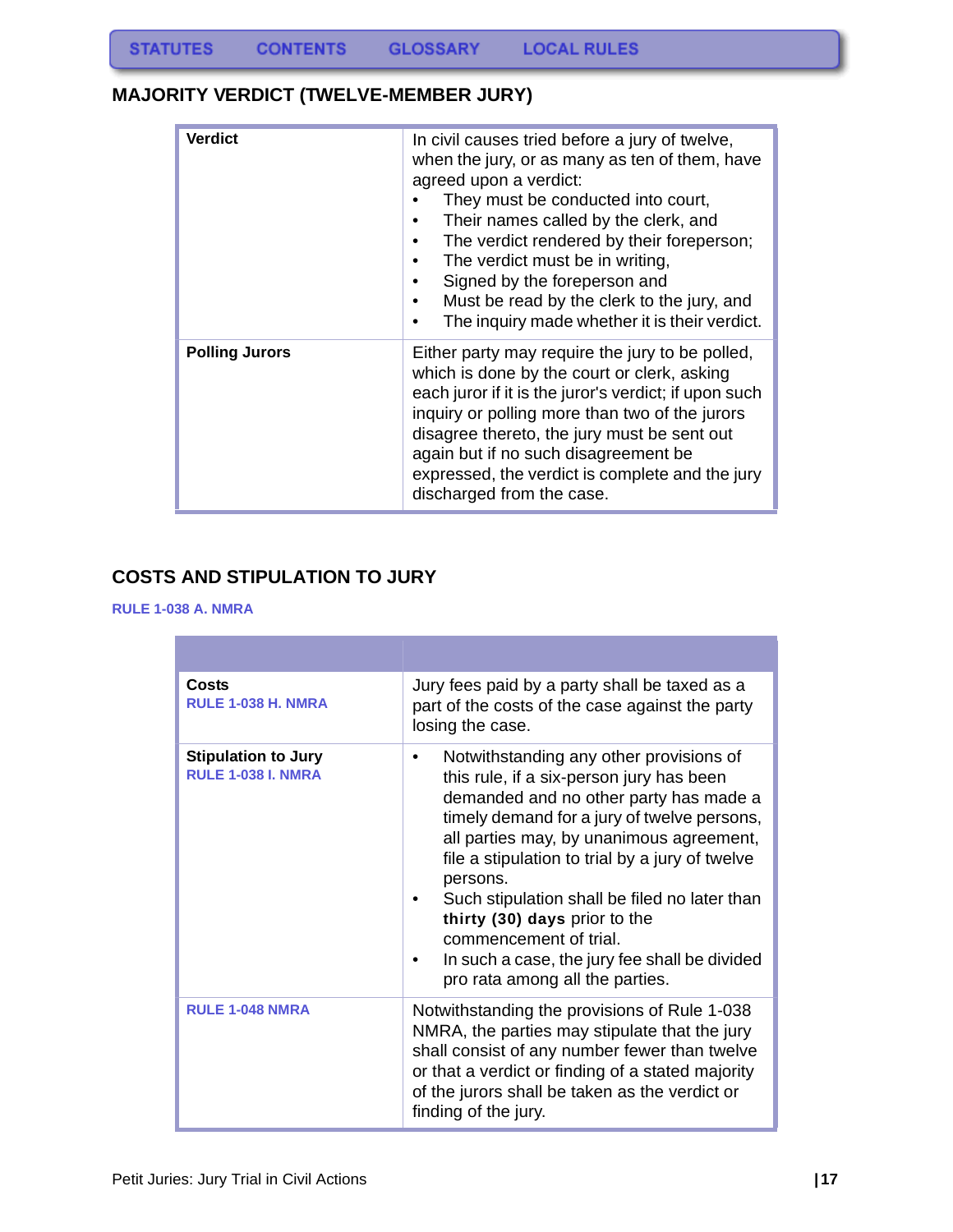#### <span id="page-19-0"></span>**DISMISSAL OR WITHDRAWAL OF JURY DEMAND**

**RULE 1-038 J. NMRA**

| Dismissal or Withdrawal of<br><b>Jury Demand</b> | When any party who has demanded a jury<br>has been dismissed from a lawsuit or<br>withdraws the party's jury demand prior to<br>the commencement of trial, the district<br>court shall apportion the payment of the<br>jury fee among the remaining parties who<br>desire the matter be tried to a jury as shall<br>be fair and just under the circumstances.<br>Nothing contained in this rule shall require<br>the district court to apportion any amount<br>of the jury fee against any particular party. |
|--------------------------------------------------|--------------------------------------------------------------------------------------------------------------------------------------------------------------------------------------------------------------------------------------------------------------------------------------------------------------------------------------------------------------------------------------------------------------------------------------------------------------------------------------------------------------|

#### <span id="page-19-1"></span>**TRIAL BY JURY**

**N.M. CONT. ART. II, § 12**

| The right of trial by jury as it has heretofore<br>existed shall be secured to all and remain<br>inviolate.<br>In all cases triable in courts inferior to the<br>district court, the jury may consist of six. |
|---------------------------------------------------------------------------------------------------------------------------------------------------------------------------------------------------------------|

#### **LESS THAN UNANIMOUS VERDICTS IN CIVIL CASES**

**N.M. CONT. ART. II, § 12**

| <b>Inferior Courts</b> | The legislature may provide that verdicts in<br>civil cases may be rendered by less than a |
|------------------------|--------------------------------------------------------------------------------------------|
|                        | unanimous vote of the jury.                                                                |

$$
\Leftrightarrow \Leftrightarrow \Leftrightarrow
$$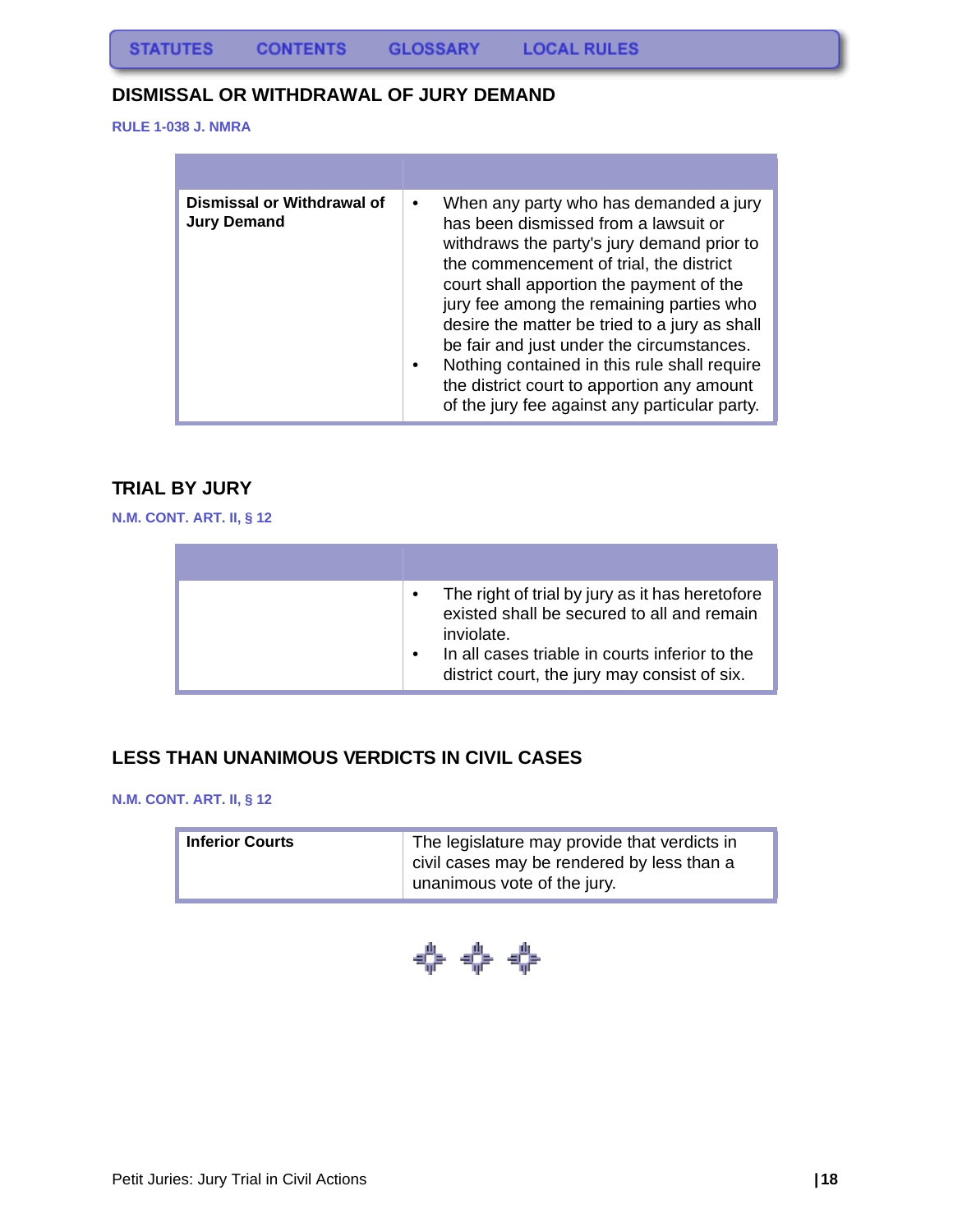# <span id="page-20-1"></span><span id="page-20-0"></span>Chapter 2: Grand Juries Section 2-1: Composition

**NM CONST. ART. II, § 14**

| <b>Number of Members</b>       | A grand jury shall be composed of such<br>number, not less than twelve, as may be<br>prescribed by law.                                                                                                                                                                                                                                                                                                                                                                                                                                                                 |
|--------------------------------|-------------------------------------------------------------------------------------------------------------------------------------------------------------------------------------------------------------------------------------------------------------------------------------------------------------------------------------------------------------------------------------------------------------------------------------------------------------------------------------------------------------------------------------------------------------------------|
| <b>Residency</b>               | Citizens only, residing in the county for which<br>a grand jury may be convened and qualified<br>as prescribed by law, may serve on a grand<br>jury.                                                                                                                                                                                                                                                                                                                                                                                                                    |
| <b>Number Needed to Indict</b> | Concurrence necessary for the finding of<br>$\bullet$<br>an indictment by a grand jury shall be<br>prescribed by law; provided, such<br>concurrence shall never be by less than a<br>majority of those who compose a grand<br>jury, and, provided, at least eight must<br>concur in finding an indictment when a<br>grand jury is composed of twelve in<br>number.<br>Until otherwise prescribed by law a grand<br>jury shall be composed of twelve in<br>number of which eight must concur in<br>finding an indictment.                                                |
| <b>Convening a Grand Jury</b>  | A grand jury shall be convened upon order<br>$\bullet$<br>of a judge of a court empowered to try and<br>determine cases of capital, felonious or<br>infamous crimes at such times as to him<br>shall be deemed necessary, or<br>A grand jury shall be ordered to convene<br>by such judge upon the filing of a petition<br>therefor signed by not less than the greater<br>of two hundred registered voters or two<br>percent of the registered voters of the<br>county, or<br>A grand jury may be convened in any<br>additional manner as may be prescribed<br>by law. |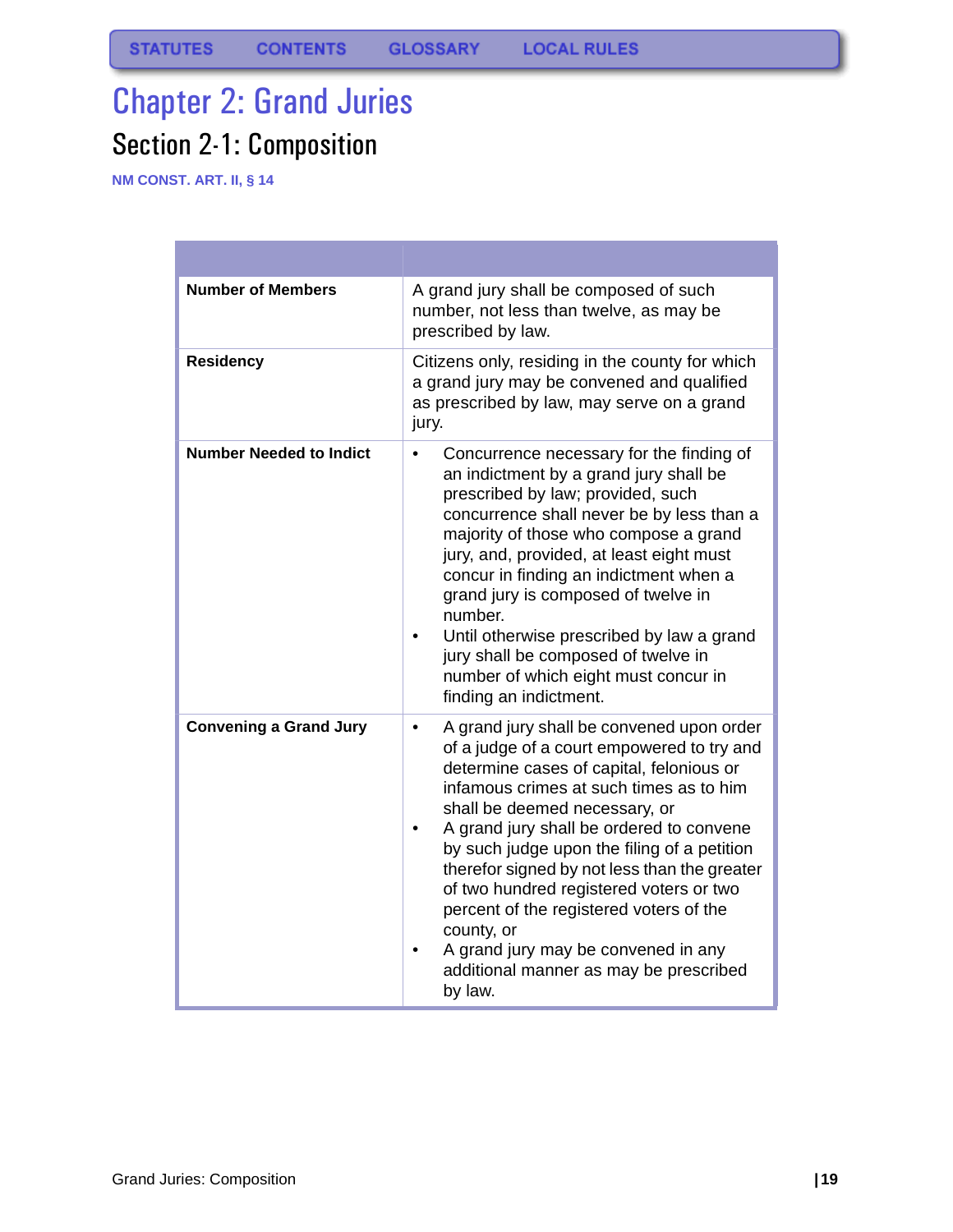# <span id="page-21-0"></span>Section 2-2: Grand Jury Panels

| <b>Grand Jury Panels</b> | The district judge may convene one or<br>more grand juries at any time, without<br>regard to court terms.<br>A grand jury shall serve for a period of no<br>longer than three months.<br>The district judge shall summon and<br>qualify as a panel for grand jury service<br>such number of jurors as he deems<br>necessary.<br>Each grand jury shall be composed of<br>twelve regular jurors and a sufficient<br>number of alternates to insure the<br>continuity of the inquiry and the taking of<br>testimony.<br>All deliberations shall be conducted by any<br>twelve jurors, comprised of regular jurors<br>or substituted alternates.<br>No more than twelve jurors may<br>deliberate.<br>No juror may vote on an indictment unless<br>the juror has heard all evidence presented<br>on the charge.<br>The district judge may discharge or excuse<br>members of a grand jury and substitute<br>alternate grand jurors as necessary.<br>The names of jurors summoned for grand<br>jury service shall be drawn from the master<br>jury wheel of the district court for the<br>county. |
|--------------------------|--------------------------------------------------------------------------------------------------------------------------------------------------------------------------------------------------------------------------------------------------------------------------------------------------------------------------------------------------------------------------------------------------------------------------------------------------------------------------------------------------------------------------------------------------------------------------------------------------------------------------------------------------------------------------------------------------------------------------------------------------------------------------------------------------------------------------------------------------------------------------------------------------------------------------------------------------------------------------------------------------------------------------------------------------------------------------------------------|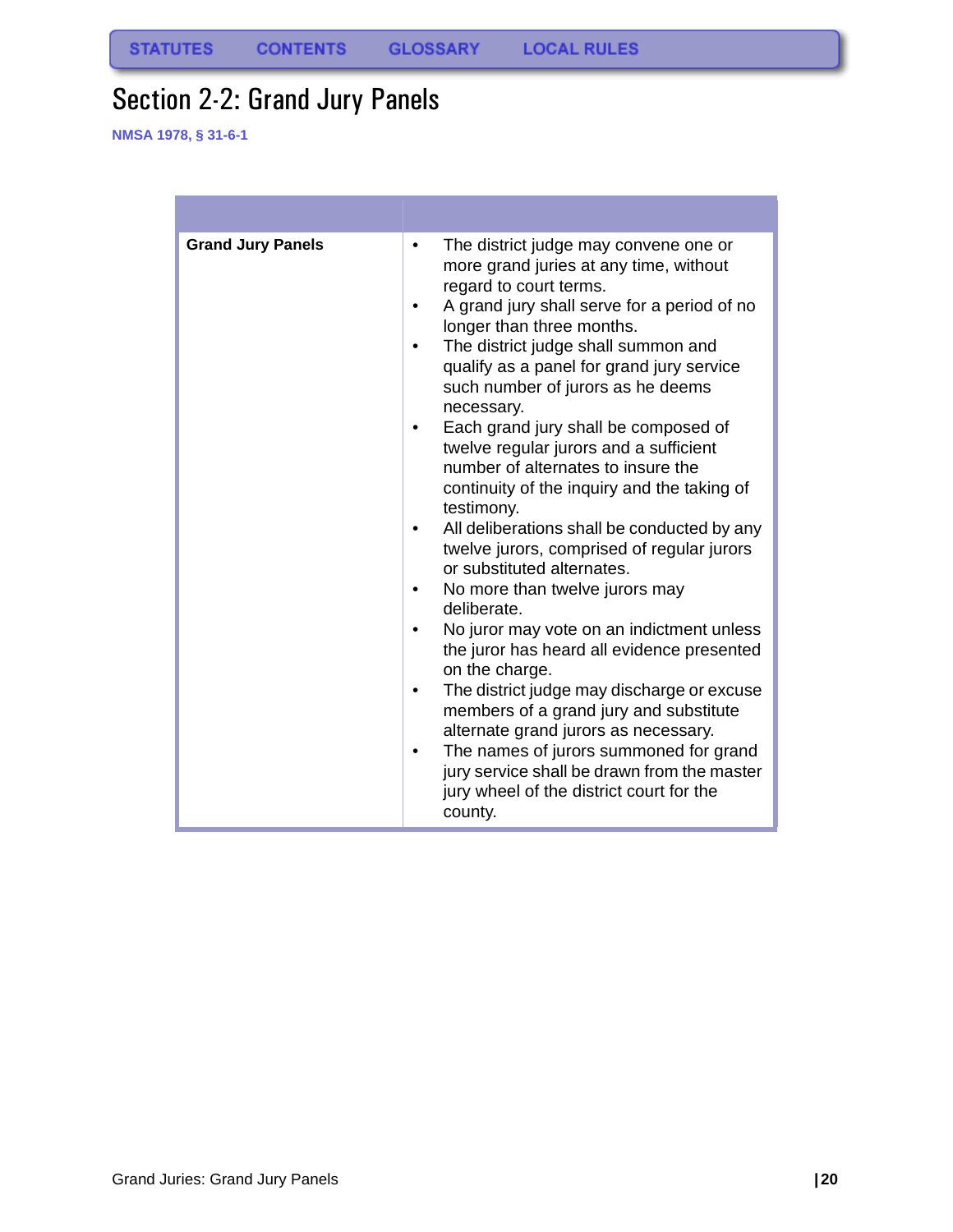# <span id="page-22-0"></span>Section 2-3: Foreman of Grand Jury

**NMSA 1978, § 31-6-2**

| Foreperson                                      | The jurors shall select one of their number<br>as foreman of the grand jury.<br>The foreman shall preside over the<br>sessions of the grand jury.<br>The foreman shall administer oaths to<br>witnesses.<br>The foreman will sign all reports,<br>indictments or other undertakings of the<br>grand jury.<br>The foreman may appoint one member of<br>the grand jury as a clerk to aid in the<br>keeping of notes or minutes and the<br>tallying of votes during secret sessions<br>when no persons other than grand jury<br>members may be present.<br>The foreman may recess the sessions of<br>the grand jury and reconvene them. |
|-------------------------------------------------|--------------------------------------------------------------------------------------------------------------------------------------------------------------------------------------------------------------------------------------------------------------------------------------------------------------------------------------------------------------------------------------------------------------------------------------------------------------------------------------------------------------------------------------------------------------------------------------------------------------------------------------|
| <b>Excusal or Discharge of</b><br><b>Jurors</b> | The foreman, for good cause, may request the<br>court to excuse or discharge individual grand<br>jurors and to replace them with alternate grand<br>jurors as necessary to continue the work of the<br>grand jury.                                                                                                                                                                                                                                                                                                                                                                                                                   |

# <span id="page-22-1"></span>Section 2-4: Challenge to Grand Jury

| <b>Motion to Quash</b> | Any person held to answer for an offense<br>by grand jury indictment, upon arraignment<br>to the charge therein, by motion to quash<br>the indictment stating with particularity the<br>ground therefor, may challenge the validity<br>of the grand jury.<br>A failure to file such motion is a waiver of<br>$\bullet$<br>the challenge. |
|------------------------|------------------------------------------------------------------------------------------------------------------------------------------------------------------------------------------------------------------------------------------------------------------------------------------------------------------------------------------|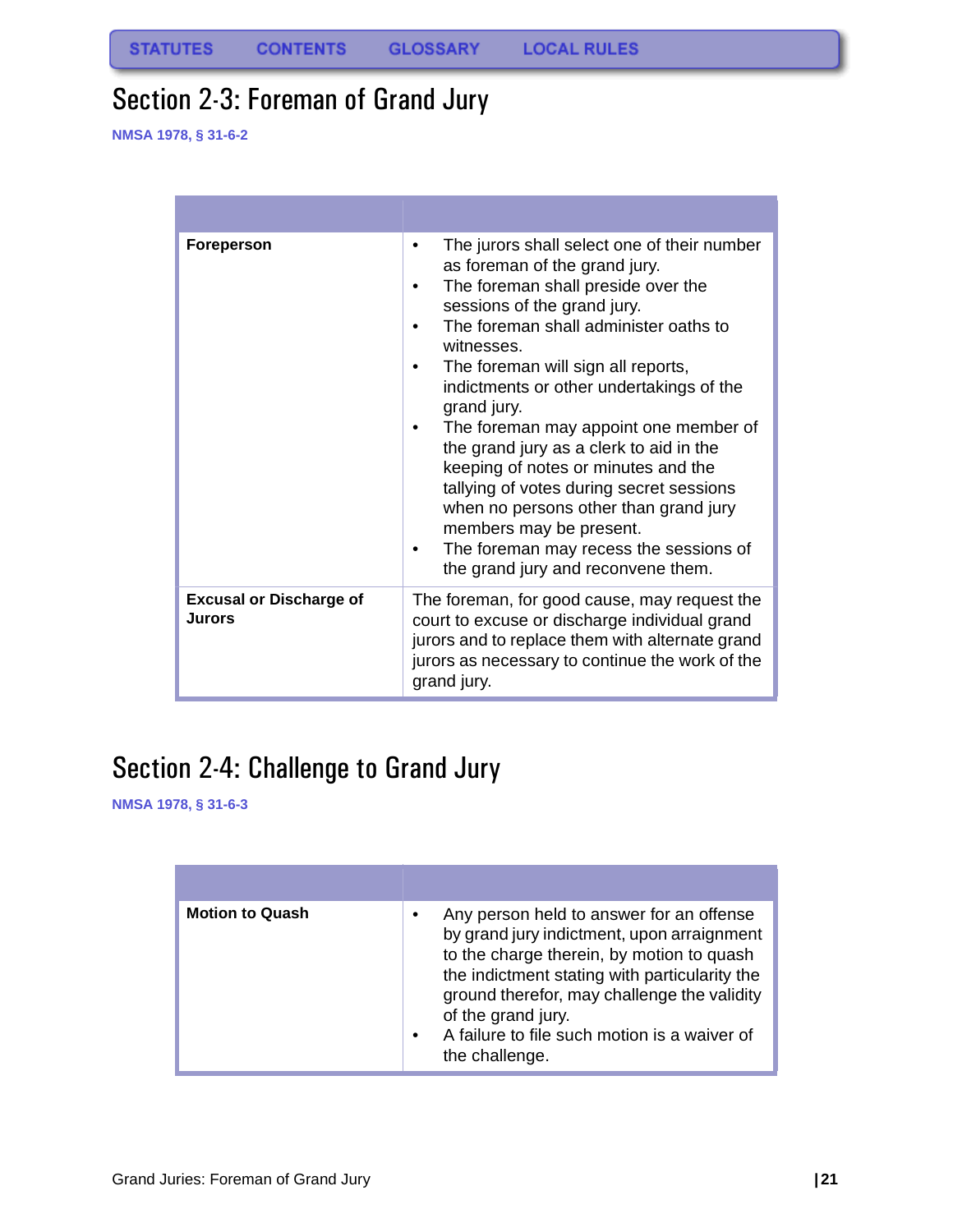| <b>Grounds for Motion</b> | Grounds that may be presented by such<br>motion are limited to the following:<br>The grand jury was not selected in<br>accordance with law;<br>A member of the grand jury returning the<br>$\bullet$<br>indictment was ineligible to serve as a<br>juror; or<br>A member of the grand jury returning the<br>indictment was a witness against the<br>person indicted. |
|---------------------------|----------------------------------------------------------------------------------------------------------------------------------------------------------------------------------------------------------------------------------------------------------------------------------------------------------------------------------------------------------------------|

# <span id="page-23-0"></span>Section 2-5: Time and Place for Hearing

| <b>Time and Place</b>           | A grand jury shall conduct its hearings<br>during the usual business hours of the<br>court which convened it.<br>Hearings and deliberations may be<br>conducted at any place ordered by the<br>convening judge and provided by the<br>court.<br>Inspections or grand jury views of places<br>under inquiry may be made when directed<br>by the foreman wherever deemed<br>necessary within the county, but no oral<br>testimony or other evidence may be<br>received except during formal private<br>sessions. |
|---------------------------------|----------------------------------------------------------------------------------------------------------------------------------------------------------------------------------------------------------------------------------------------------------------------------------------------------------------------------------------------------------------------------------------------------------------------------------------------------------------------------------------------------------------|
| <b>Privacy of Deliberations</b> | All deliberations will be conducted in a<br>٠<br>private room outside the hearing or<br>presence of any person other than the<br>grand jury members.<br>All taking of testimony will be in private<br>with no persons present other than the<br>grand jury, the persons required or entitled<br>to assist the grand jury and the attorney, if<br>any, of the target witness.                                                                                                                                   |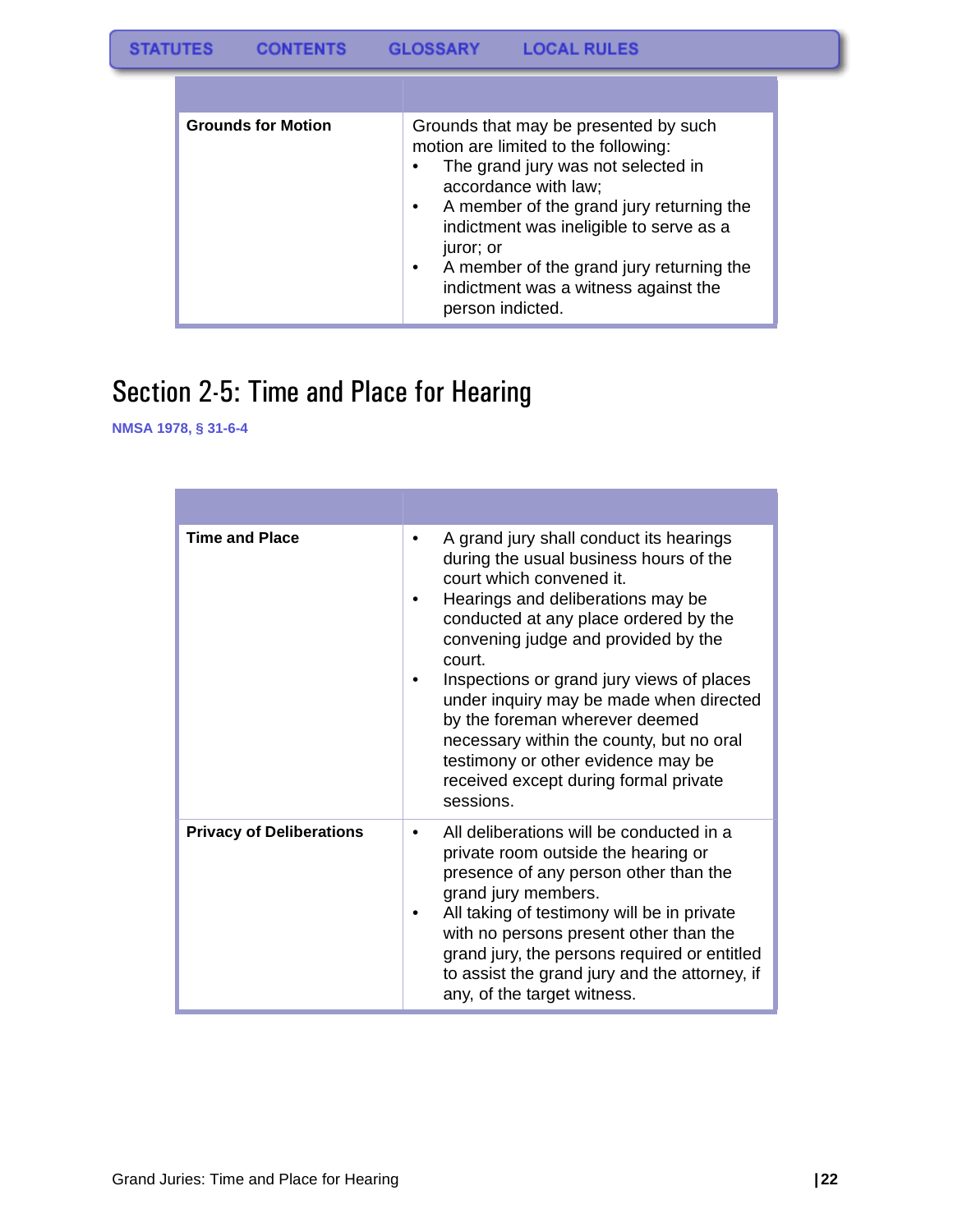| <b>Presence of Attorney</b> | Persons required or entitled to be present<br>at the taking of testimony before the grand<br>jury may include the district attorney and<br>the attorney general and their staffs,<br>interpreters, court reporters, security<br>officers, the witness and an attorney for<br>the target witness; provided that such<br>security personnel may be present only<br>with special leave of the district court and<br>are neither potential witnesses nor<br>otherwise interested parties in the matter<br>being presented to the grand jury.<br>If a target witness has his attorney present,<br>the attorney may be present only while the<br>target witness is testifying and may advise<br>the witness but may not speak so that he<br>can be heard by the grand jurors or<br>otherwise participate in the proceedings. |
|-----------------------------|------------------------------------------------------------------------------------------------------------------------------------------------------------------------------------------------------------------------------------------------------------------------------------------------------------------------------------------------------------------------------------------------------------------------------------------------------------------------------------------------------------------------------------------------------------------------------------------------------------------------------------------------------------------------------------------------------------------------------------------------------------------------------------------------------------------------|

# <span id="page-24-0"></span>Section 2-6: Return of Indictments

| Indictments shall be returned by the grand<br>jury within twenty-four hours following the<br>day when the indictment is voted.<br>Indictments shall not name persons as<br>unindicted coconspirators.<br>Indictments may be filed and prosecution<br>and trial had thereon without regard to<br>court terms.<br>No-bills shall be sealed and filed with the<br>district court clerk.<br>Upon application to the court by the state<br>or the person named in the proposed<br>indictment, the court may release a sealed<br>no-bill for good cause shown. |
|----------------------------------------------------------------------------------------------------------------------------------------------------------------------------------------------------------------------------------------------------------------------------------------------------------------------------------------------------------------------------------------------------------------------------------------------------------------------------------------------------------------------------------------------------------|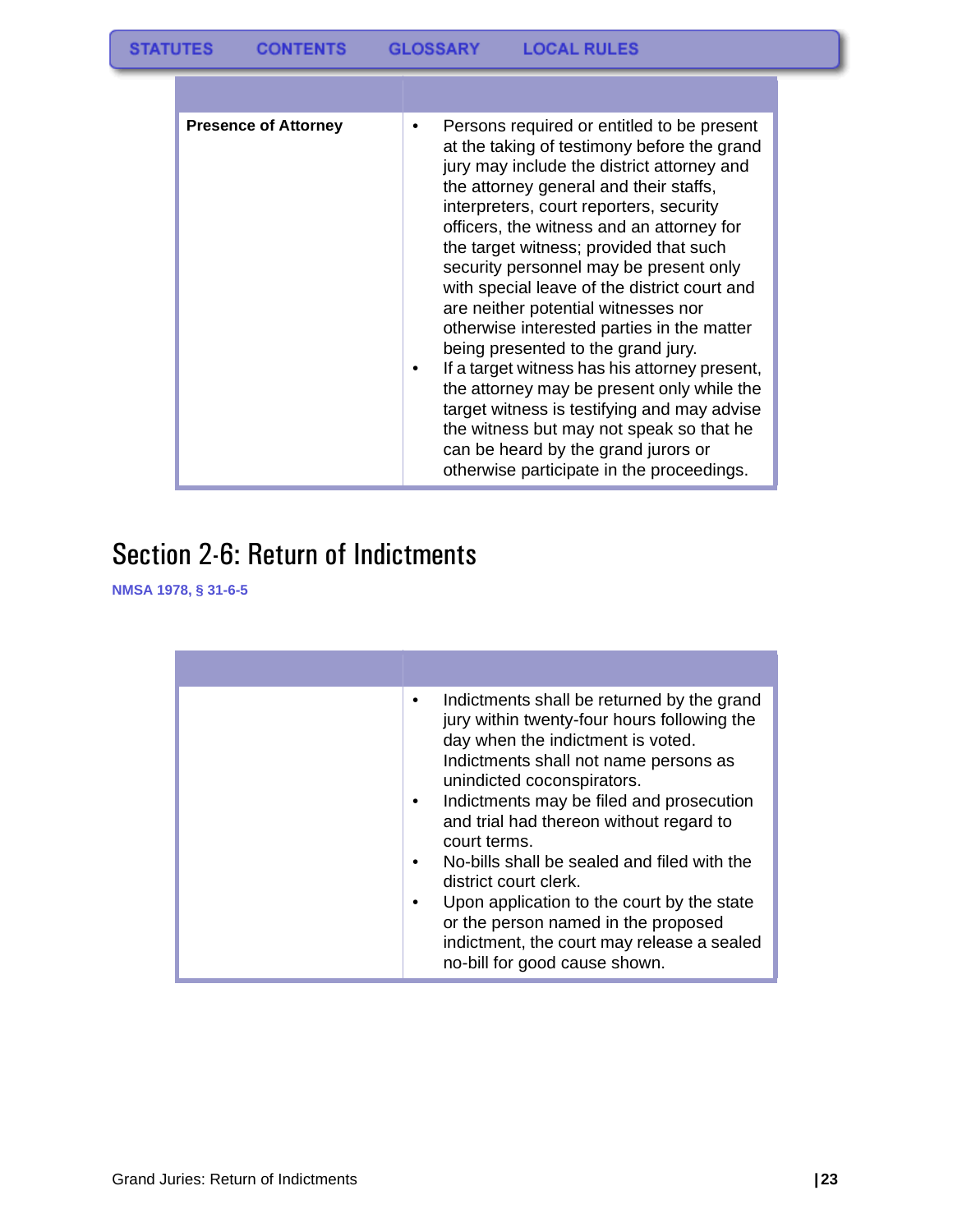# <span id="page-25-0"></span>Section 2-7: Record of Testimony

**NMSA 1978, § 31-6-8**

| <b>Record of Proceedings</b>                     | All proceedings in the grand jury room, with the<br>exception of the deliberations of the grand jury,<br>shall be reported verbatim and the notes or<br>transcriptions thereof certified by the court<br>reporter or stenographer making them, with the<br>notes or transcriptions then deposited with the<br>clerk or other officer of the district court as<br>directed by the district judge. |
|--------------------------------------------------|--------------------------------------------------------------------------------------------------------------------------------------------------------------------------------------------------------------------------------------------------------------------------------------------------------------------------------------------------------------------------------------------------|
| <b>Transcription and</b><br><b>Certification</b> | Upon order of the district court in cases where<br>an indictment is returned, the notes may be<br>caused to be transcribed and certified by the<br>stenographer or court reporter who made<br>them, if available, or by another person<br>qualified and competent to transcribe them<br>accurately.                                                                                              |
| <b>Evidence</b>                                  | Copies of documentary evidence or a<br>summary thereof if directed by the district court<br>exhibited to the grand jury shall be made a part<br>of the record.                                                                                                                                                                                                                                   |
| <b>Destruction of Notes for No</b><br>Bill       | In cases where an indictment is not returned,<br>the notes or transcriptions shall be destroyed<br>unless ordered by the district judge to be<br>preserved for good cause shown, including but<br>not limited to the prosecution of a witness for<br>perjury.                                                                                                                                    |

# <span id="page-25-1"></span>Section 2-8: Oaths

| <b>Daths</b> | The following oaths shall be administered by<br>the district judge to jurors, officers of the court<br>or others assigned to assist the grand jury, and<br>by the foreman to witnesses: |
|--------------|-----------------------------------------------------------------------------------------------------------------------------------------------------------------------------------------|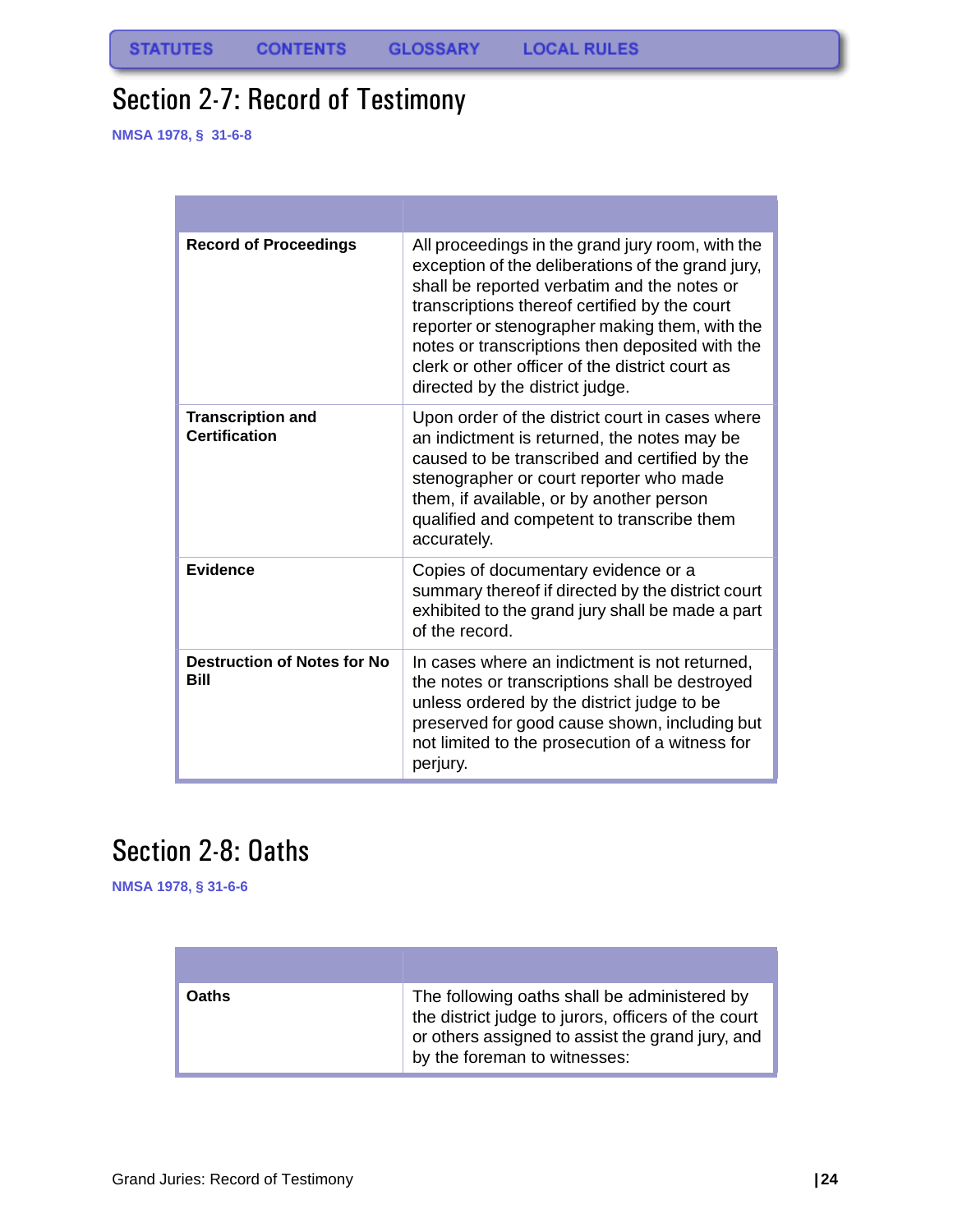#### **Juror Oath**

"You, as members of this grand jury, do swear (or affirm) that you will diligently inquire and true indictment make, of all public offenses against the people of this state, committed or triable within this county, of which you shall receive legal evidence; that you shall indict no person through malice, hatred or ill will; nor have any not indicted through fear, favor or affection, or for any reward or the hope or promise thereof; but in all your indictments, reports or undertakings, you shall present the truth, according to the best of your skill and understanding, and further that you will forever keep secret whatever you or any other juror may have said or in what manner you or any other juror may have voted on any matter before you; and that you will keep secret the testimony of any witness heard by you unless ordered by the court to disclose the same in the trial or prosecution of the witness for perjury before the grand jury, so help you God."

#### **Oath for Officer or Other Person**

"You do swear (or affirm) that you will keep secret all proceedings occurring in your presence or of which you may learn as a result of your service in aid of the grand jury, so help you God."

#### **Oath for Witness**

"You do swear (or affirm) that the testimony which you are about to give will be the truth, so help you God."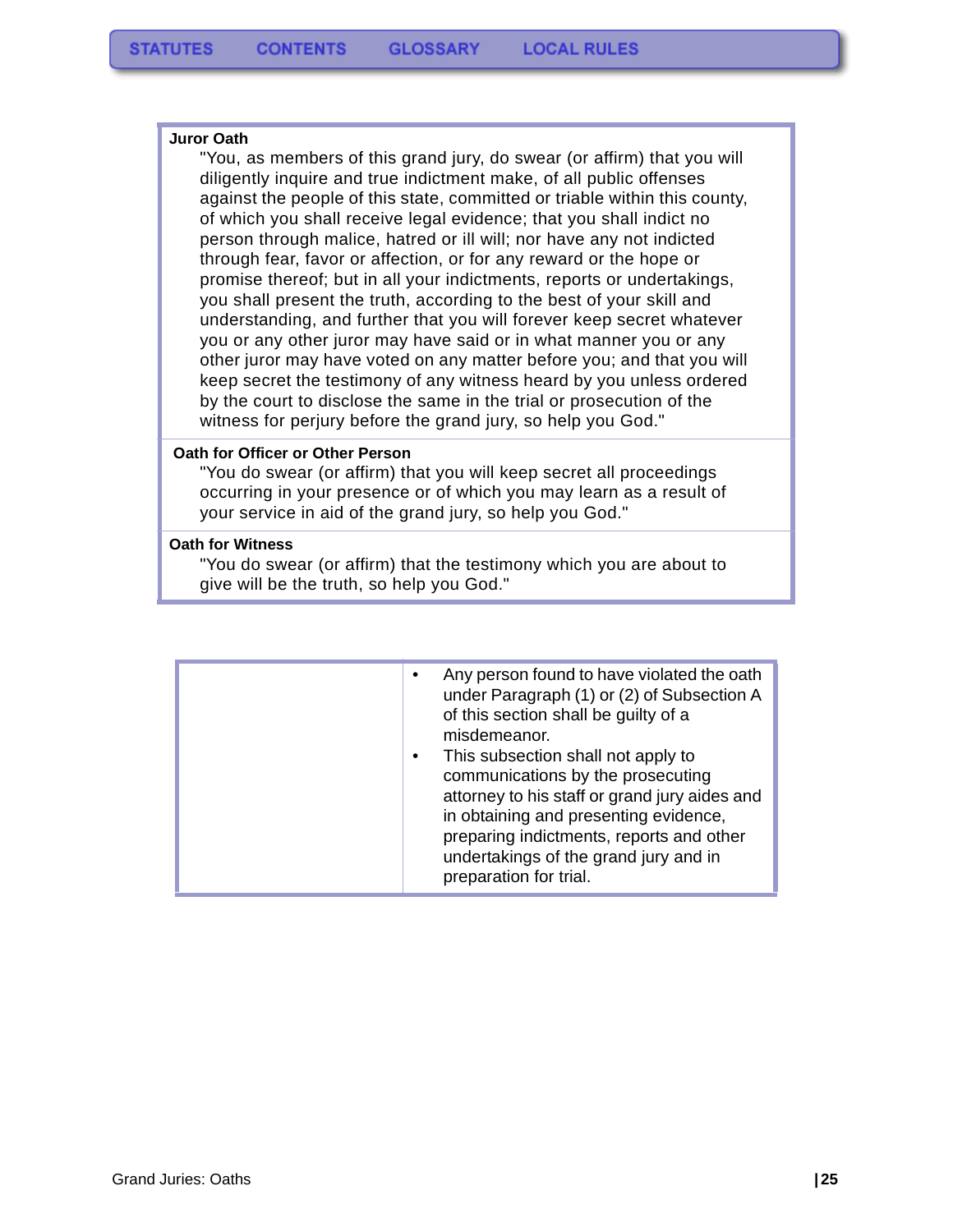# <span id="page-27-0"></span>Section 2-9: Assistance for Grand Jury

| A grand jury shall conduct its hearing<br>٠<br>during the usual business hours of the<br>court which convened it.<br>Hearings and deliberations may be<br>٠<br>conducted at any place ordered by the<br>convening judge and provided by the<br>court.<br>Inspections or grand jury views of places<br>under inquiry may be made when directed<br>by the foreman wherever deemed<br>necessary within the county, but no oral<br>testimony or other evidence may be<br>received except during formal private<br>sessions.                                                                                                                                                                                                                                                                                                     |
|-----------------------------------------------------------------------------------------------------------------------------------------------------------------------------------------------------------------------------------------------------------------------------------------------------------------------------------------------------------------------------------------------------------------------------------------------------------------------------------------------------------------------------------------------------------------------------------------------------------------------------------------------------------------------------------------------------------------------------------------------------------------------------------------------------------------------------|
| All deliberations will be conducted in a<br>٠<br>private room outside the hearing or<br>presence of any person other than the<br>grand jury members.<br>All taking of testimony will be in private<br>with no persons present other than the<br>grand jury, the persons required or entitled<br>to assist the grand jury and the attorney, if<br>any, of the target witness.                                                                                                                                                                                                                                                                                                                                                                                                                                                |
| Persons required or entitled to be present<br>٠<br>at the taking of testimony before the grand<br>jury may include the district attorney and<br>the attorney general and their staffs,<br>interpreters, court reporters, security<br>officers, the witness and an attorney for<br>the target witness; provided that such<br>security personnel may be present only<br>with special leave of the district court and<br>are neither potential witnesses nor<br>otherwise interested parties in the matter<br>being presented to the grand jury.<br>If a target witness has his attorney present,<br>the attorney may be present only while the<br>target witness is testifying and may advise<br>the witness but may not speak so that he<br>can be heard by the grand jurors or<br>otherwise participate in the proceedings. |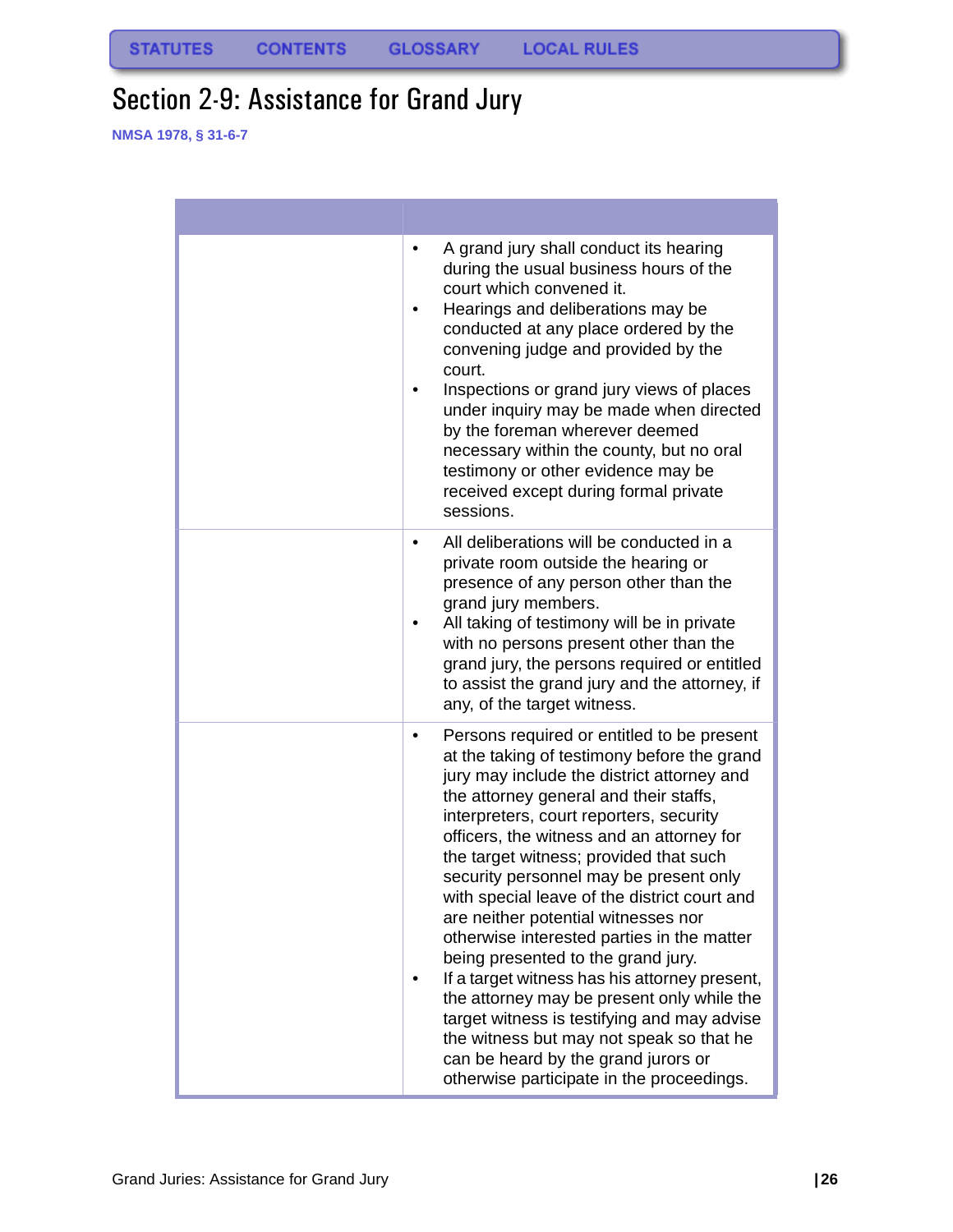# <span id="page-28-0"></span>Section 2-10: Grand Jury Proceedings

**RULE 5-506 NMRA**

| <b>Indictment</b>        | Grand jury indictments shall be public<br>٠<br>when they are filed with the court.<br>Upon request, the court may order an<br>indictment sealed until arrest.                                                                                                                                                                                                                                           |
|--------------------------|---------------------------------------------------------------------------------------------------------------------------------------------------------------------------------------------------------------------------------------------------------------------------------------------------------------------------------------------------------------------------------------------------------|
| <b>Sound Recording</b>   | A sound recording shall be made of the<br>testimony of all witnesses and any<br>explanation or instructions of the<br>prosecutor and any comments made by<br>the prosecutor or other persons in the<br>presence of the grand jury.<br>No record shall be made of the<br>deliberations of the grand jury.                                                                                                |
| <b>Copy of Recording</b> | At any time after indictment, on request of a<br>party, the district court clerk shall furnish a<br>copy of the tape recording of:<br>The defendant's testimony before the<br>grand jury; and<br>The entire proceedings, unless the state<br>objects to some portions of the tape, in<br>which case the court shall determine which<br>portions of the proceedings are to be<br>furnished to defendant. |
| <b>Disclosure</b>        | The district court may prohibit disclosure of<br>that portion of testimony or proceedings which<br>creates substantial risk of harm to some<br>person or which is irrelevant to the defendant.                                                                                                                                                                                                          |

# <span id="page-28-1"></span>Section 2-11: Charge to Grand Jury

**NMSA 1978, § 31-6-9 OR UJI CRIM. 14-8001**

| The district judge convening a grand jury shall<br>charge it with its duties and direct it as to any<br>special inquiry into violations of law that he<br>wishes it to make. |
|------------------------------------------------------------------------------------------------------------------------------------------------------------------------------|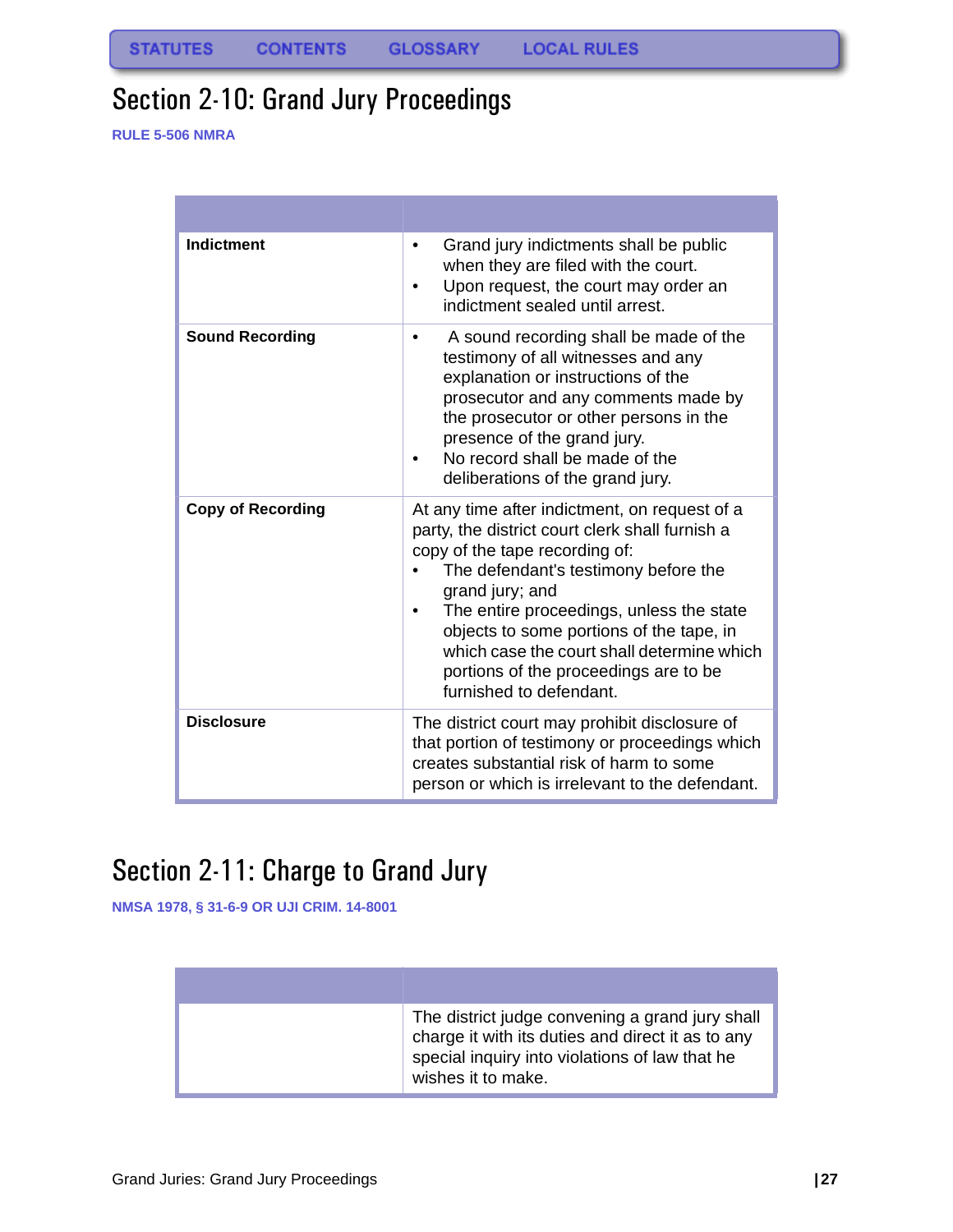# <span id="page-29-0"></span>Section 2-12: Abuse of Grand Jury Procedures

**NMSA 1978, § 31-6-9.1**

| The prosecuting attorney shall not use the<br>grand jury solely for the purpose of obtaining<br>additional evidence against an already indicted<br>person on the charge or accusation for which<br>the person was indicted. |
|-----------------------------------------------------------------------------------------------------------------------------------------------------------------------------------------------------------------------------|

# <span id="page-29-1"></span>Section 2-13: Requirement for Indictment

| <b>Number of Jurors</b><br><b>Concurring</b> | Before the grand jury may vote an<br>indictment charging an offense against the<br>laws of the state, it must be satisfied from<br>the lawful evidence before it that an<br>offense against the laws has been<br>committed and that there is probable<br>cause to accuse by indictment the person<br>named, of the commission of the offense<br>so that he may be brought to trial therefor.<br>In the absence of an indictment against a<br>person holding public office or a<br>presentment for the removal of a local<br>elected officer, the grand jury shall not<br>denigrate that person's moral fitness to<br>hold public office.<br>Eight jurors must concur to return an<br>indictment. |
|----------------------------------------------|--------------------------------------------------------------------------------------------------------------------------------------------------------------------------------------------------------------------------------------------------------------------------------------------------------------------------------------------------------------------------------------------------------------------------------------------------------------------------------------------------------------------------------------------------------------------------------------------------------------------------------------------------------------------------------------------------|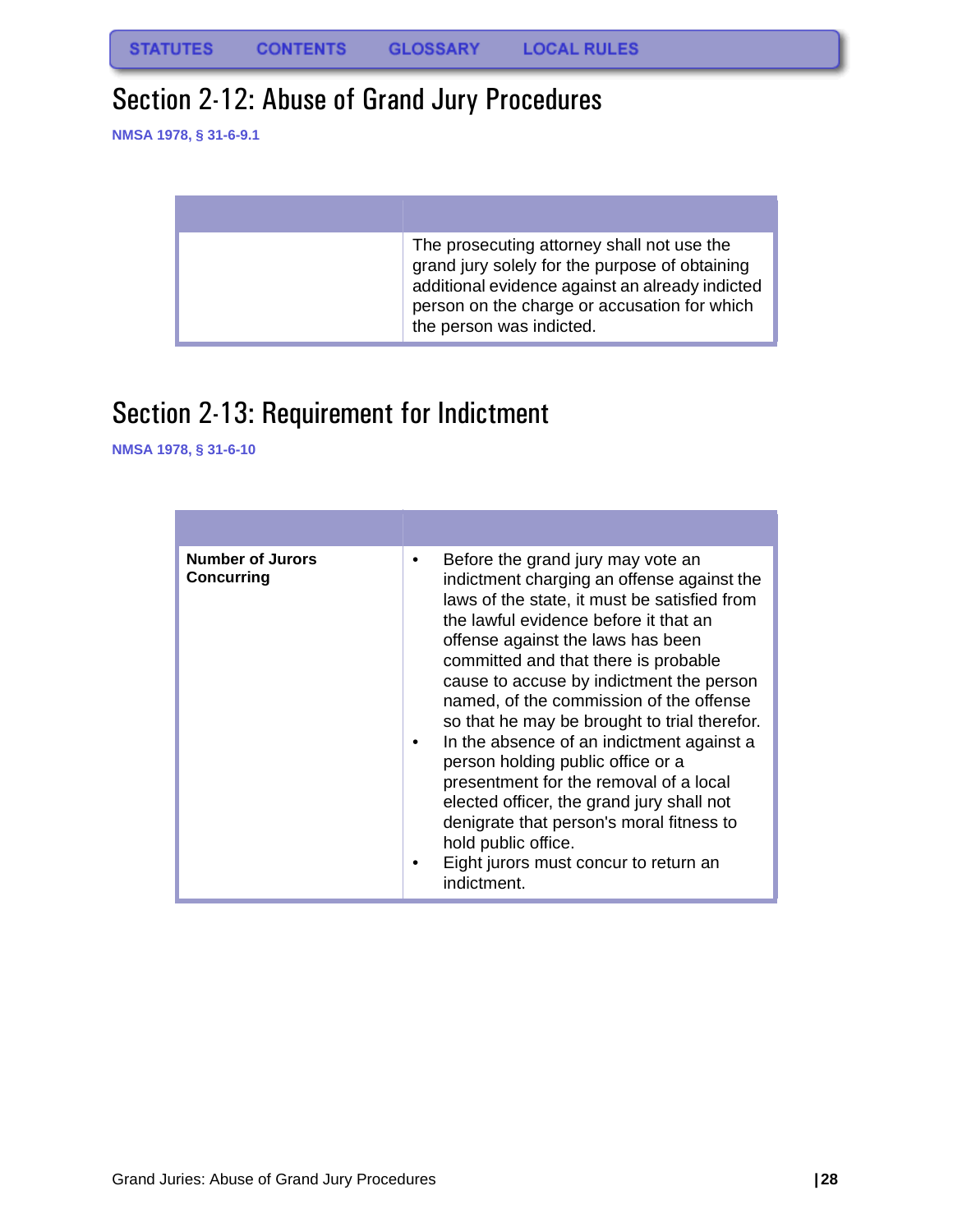# <span id="page-30-0"></span>Section 2-14: Evidence Before Grand Jury

| Evidence before the grand jury upon which<br>٠<br>it may find an indictment is the oral<br>testimony of witnesses under oath and any<br>documentary or other physical evidence<br>exhibited to the jurors.<br>The sufficiency or competency of the<br>٠<br>evidence upon which an indictment is<br>returned shall not be subject to review<br>absent a showing of bad faith on the part<br>of the prosecuting attorney assisting the<br>grand jury.                                                                                                                                                                                                                                                                                                                                                                                                                                                                                                                                                                                                                                                                                                                                                                     |
|-------------------------------------------------------------------------------------------------------------------------------------------------------------------------------------------------------------------------------------------------------------------------------------------------------------------------------------------------------------------------------------------------------------------------------------------------------------------------------------------------------------------------------------------------------------------------------------------------------------------------------------------------------------------------------------------------------------------------------------------------------------------------------------------------------------------------------------------------------------------------------------------------------------------------------------------------------------------------------------------------------------------------------------------------------------------------------------------------------------------------------------------------------------------------------------------------------------------------|
| It is the duty of the grand jury to weigh all<br>٠<br>the evidence submitted to it, and when it<br>has reason to believe that other competent<br>evidence is available that may explain<br>away or disprove a charge or accusation<br>or that would make an indictment<br>unjustified, then, it should order the<br>evidence produced.<br>The target shall be notified of his target<br>٠<br>status and be given an opportunity to<br>testify, if he desires to do so, unless the<br>prosecutor determines that notification<br>may result in flight, endanger other<br>persons, obstruct justice, or the prosecutor<br>is unable with reasonable diligence to<br>notify said person.<br>A showing of reasonable diligence in<br>٠<br>notifying the target by the prosecutor is not<br>required unless and until the target<br>establishes actual and substantial<br>prejudice as a result of an alleged failure<br>by the prosecutor to exercise reasonable<br>diligence in notifying the target of his target<br>status before the grand jury.<br>The prosecuting attorney assisting the<br>grand jury shall present evidence that<br>directly negates the guilt of the target<br>where he is aware of such evidence. |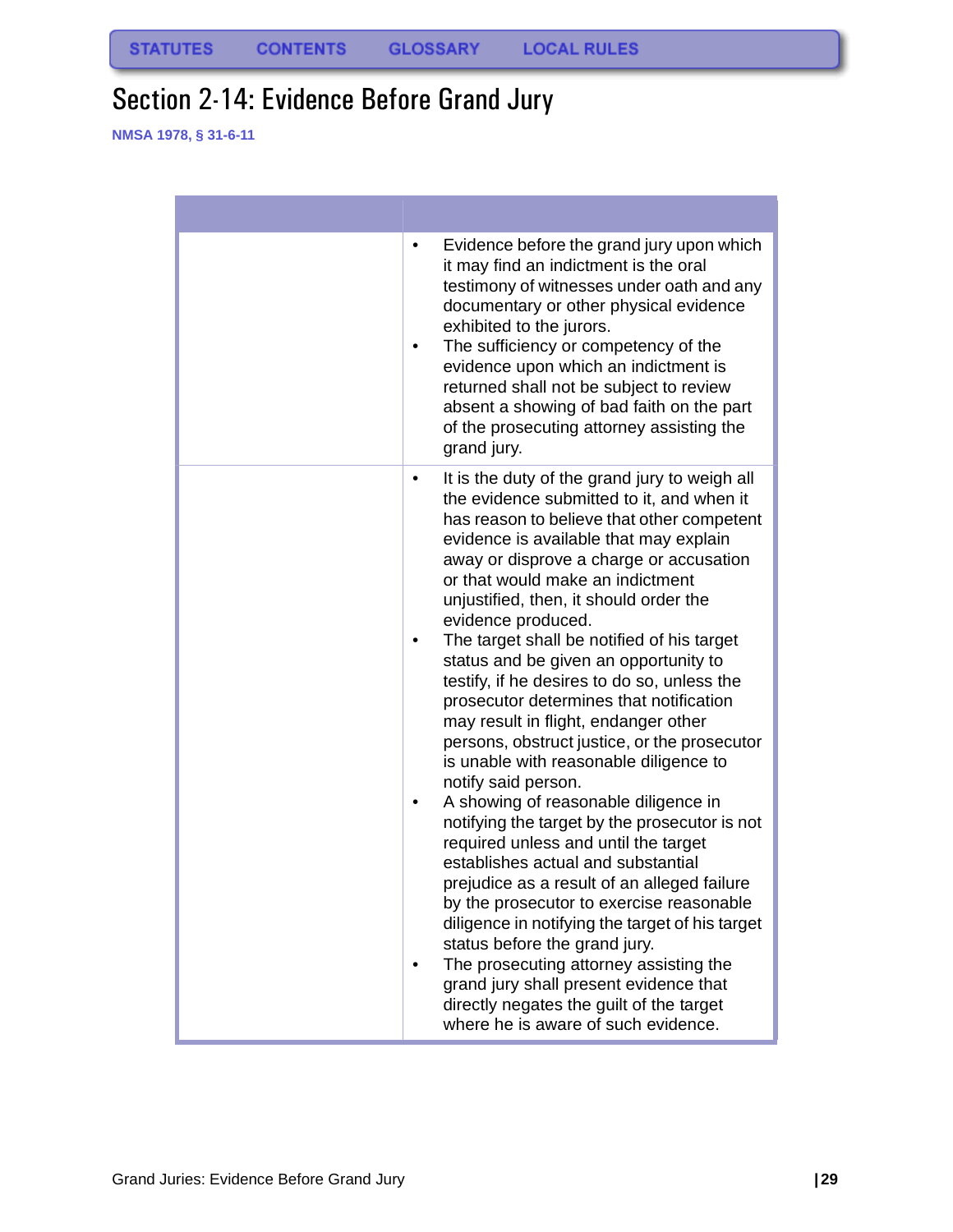### <span id="page-31-0"></span>Section 2-15: Renewed Presentation of Evidence Forbidden

**NMSA 1978, § 31-6-11**

| After a grand jury acts on the merits of<br>evidence presented to it and returns a no-bill,<br>the same matter shall not be presented again<br>to that jury or another grand jury on the same<br>evidence. |
|------------------------------------------------------------------------------------------------------------------------------------------------------------------------------------------------------------|

# <span id="page-31-1"></span>Section 2-16: Subpoena Power: Notice to Witnesses



| <b>Subpoena of Grand Jury</b><br>Target | The target of the investigation shall not be<br>subpoenaed except where it is found by<br>the prosecuting attorney to be essential to<br>the investigation.<br>If the target and his attorney, if he has one,<br>sign a document stating that the target will<br>assert the fifth amendment, he shall be<br>excused from testifying on those matters<br>as to which the district judge determines<br>he has a valid fifth-amendment privilege. |
|-----------------------------------------|------------------------------------------------------------------------------------------------------------------------------------------------------------------------------------------------------------------------------------------------------------------------------------------------------------------------------------------------------------------------------------------------------------------------------------------------|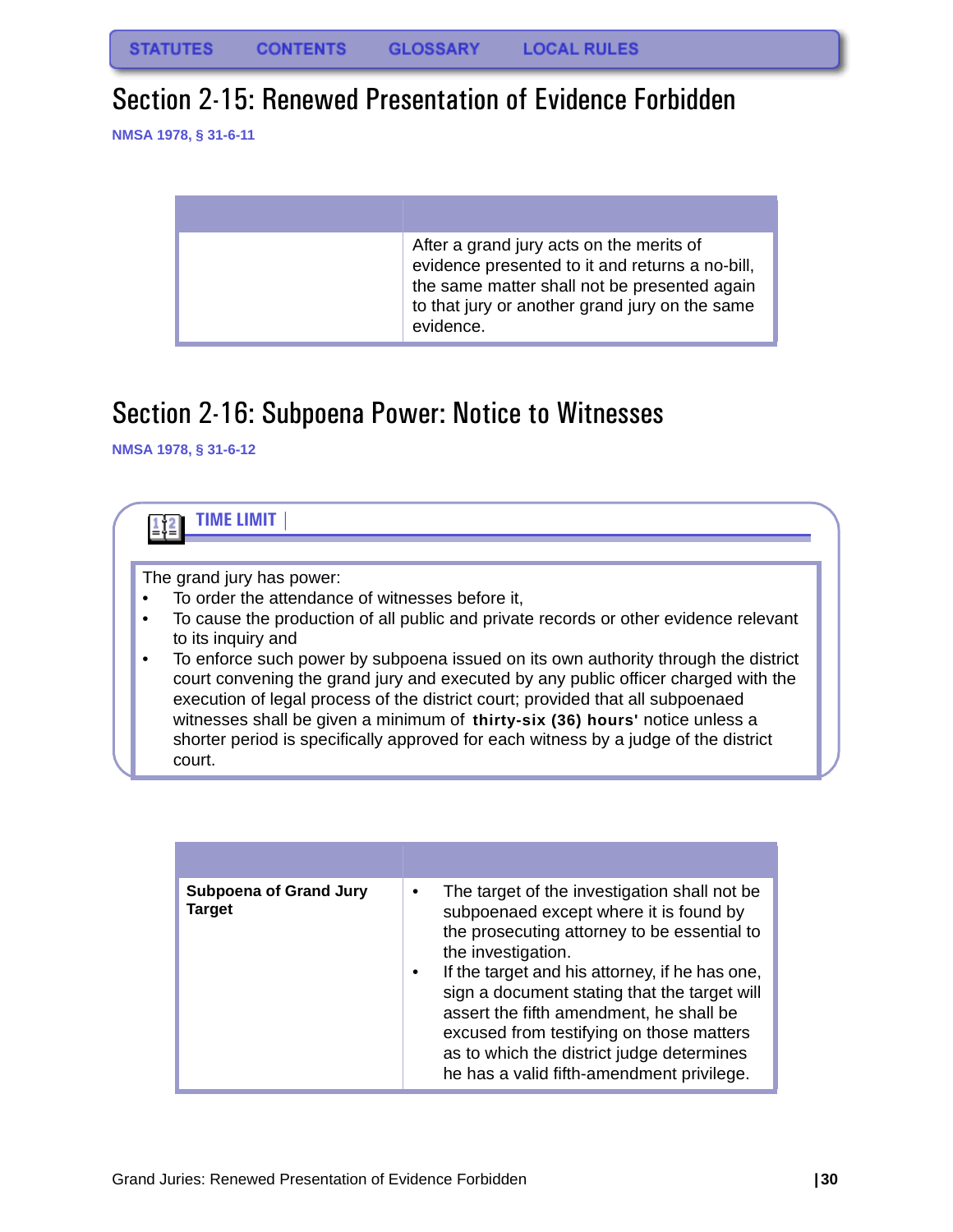**Subpoenas to Witnesses** | Subpoenas directed to witnesses shall be

returnable only when the grand jury is sitting.

# <span id="page-32-0"></span>Section 2-17: Compensation of Jurors and Witnesses

**NMSA 1978, § 31-6-13**

| <b>Per Diem</b> | Grand jurors shall be paid by the district<br>court a per diem allowance and mileage<br>for their necessary travel for their<br>attendance and service in the amounts<br>provided by law for trial or petit jurors.<br>Witnesses attending the grand jury under<br>subpoena shall be paid by the district court<br>a per diem allowance and mileage for their<br>necessary travel in the amounts provided<br>by law for witnesses attending trials. |
|-----------------|-----------------------------------------------------------------------------------------------------------------------------------------------------------------------------------------------------------------------------------------------------------------------------------------------------------------------------------------------------------------------------------------------------------------------------------------------------|

# <span id="page-32-1"></span>Section 2-18: Per Diem and Mileage for Witnesses

| No Fees | Witnesses shall be allowed no fees for<br>services, but shall receive per diem expense<br>and mileage at the rate specified for<br>nonsalaried public officers as provided in the<br>Per Diem and Mileage Act [10-8-1 to 10-8-8]<br>NMSA 1978] for that time in which attendance<br>is required, with certification of the clerk of the<br>court. |
|---------|---------------------------------------------------------------------------------------------------------------------------------------------------------------------------------------------------------------------------------------------------------------------------------------------------------------------------------------------------|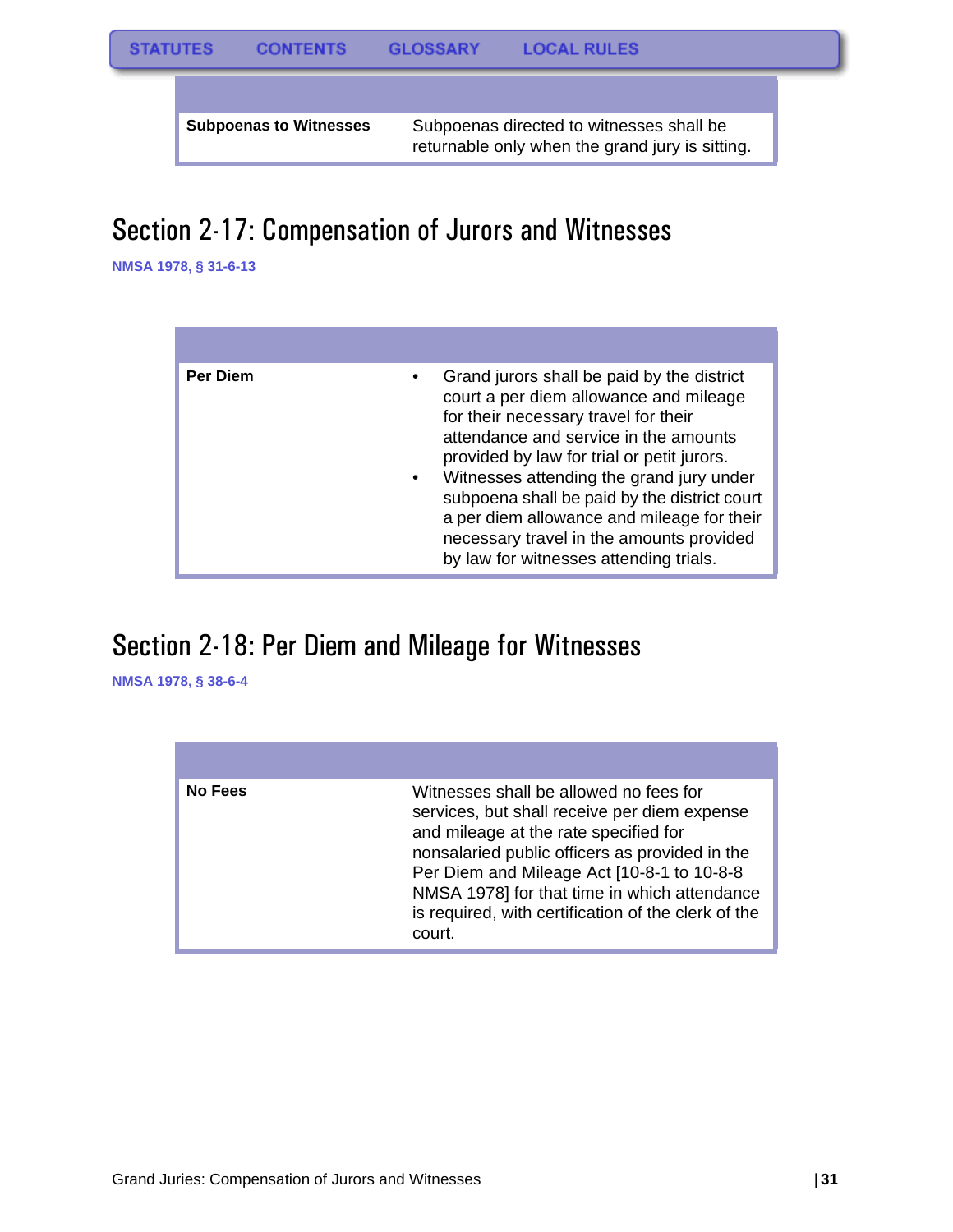| <b>Expert Witness Fee</b> | The district judge in any civil case pending<br>in the district court may order the payment<br>of a reasonable fee, to be taxed as costs,<br>in addition to the per diem and mileage as<br>provided for in Subsection A of this<br>section, for any witness who qualifies as<br>an expert and who testifies in the cause in<br>person or by deposition.<br>The additional compensation shall include<br>a reasonable fee to compensate the<br>witness for the time required in preparation<br>or investigation prior to the giving of the<br>witness's testimony.<br>The expert witness fee which may be<br>allowed by the court shall be limited to one<br>expert regarding liability and one expert<br>regarding damages unless the court finds<br>that additional expert testimony was<br>reasonably necessary to the prevailing<br>party and the expert testimony was not<br>cumulative. |
|---------------------------|----------------------------------------------------------------------------------------------------------------------------------------------------------------------------------------------------------------------------------------------------------------------------------------------------------------------------------------------------------------------------------------------------------------------------------------------------------------------------------------------------------------------------------------------------------------------------------------------------------------------------------------------------------------------------------------------------------------------------------------------------------------------------------------------------------------------------------------------------------------------------------------------|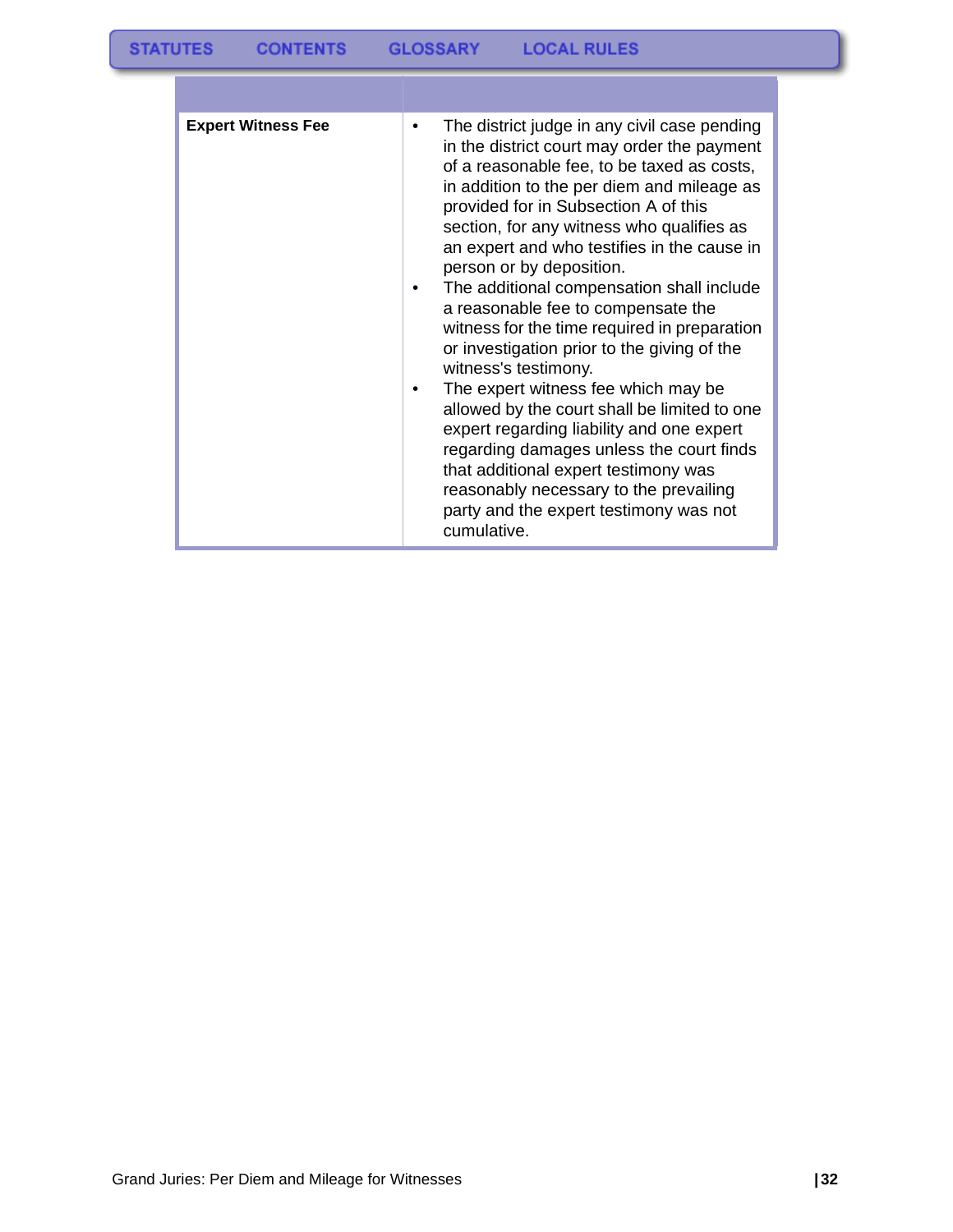# <span id="page-34-0"></span>Chapter 3: Jury Handbook

### <span id="page-34-1"></span>Section 3-1: Some Terms You Will Learn

#### **Action, Case, Suit, Lawsuit**

These words mean the same thing. They all refer to a legal dispute brought into court for trial.

#### **Answer**

The paper in which the defendant answers the claims of the plaintiff.

#### **Bailiff**

The bailiff is an officer of the court who waits upon the court and the jury and maintains order in the court.

#### **Civil Case**

A lawsuit is called a "civil case" when it is between persons in their private capacities or relations, or when the government, whether federal, state or local, or some department thereof, sues an individual under the law, as distinguished from prosecuting a criminal charge. It results generally in a verdict for the plaintiff or the defendant and, in many cases, involves the giving or denying of damages.

#### **Clerk**

The clerk sits at the desk in front of the judge during selection of the jury, is an officer of the court and keeps a record of papers filed. The clerk has custody of the pleadings and records of the trial of the case, orders made by the court during the trial and the verdict at the end of the trial.

#### **Complaint**

The document or legal pleading in which the person who brings the lawsuit sets forth allegations, accusations or charges against another person.

#### **Court Reporter**

The court reporter takes down in shorthand or on a machine everything that transpires which constitutes the stenographic record in the case. The notes so made are subject to transcription later, should occasion, such as an appeal, require it.

#### **Criminal Case**

A lawsuit is called a "criminal case" when it is between the state on one side, as plaintiff, and a person on the other side, as defendant, charging the defendant with committing a crime, the verdict usually being "guilty" or "not guilty."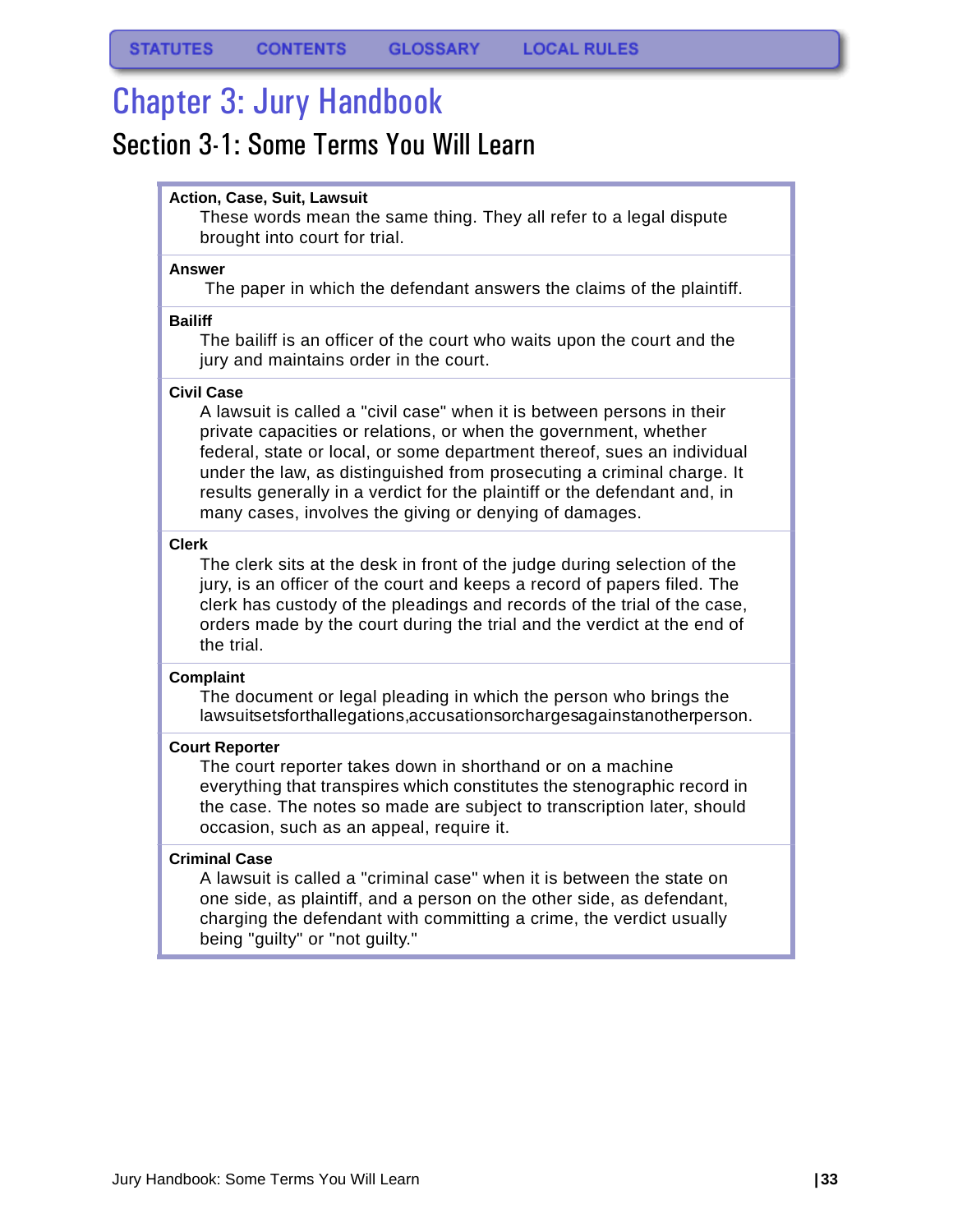#### **Cross-Examination**

The questions asked by a lawyer to the opposing party or witnesses of the opposing party.

#### **Defendant**

In a civil case, the defendant is the person against whom the lawsuit is brought. In a criminal case, the defendant is the person charged with an offense.

#### **Deposition**

Testimony taken under oath in the same manner as during a trial. This is ordinarily done because of illness or absence of a party, or to determine prior to trial how a witness will testify at trial.

#### **Examination, Direct Examination**

The questions which the lawyer asks the lawyer's client or the client's own witnesses.

#### **Exhibits**

Objects including pictures, books, letters and documents which are produced as evidence in a case. These are called "exhibits."

#### **Instructions or "Charge" to Jury**

The outline of the rules of law which the jury must follow in their deliberations in deciding the factual issues submitted to them.

#### **Issue**

A disputed question of fact is referred to as an "issue." It is sometimes spoken of as one of the "questions" which the jury must answer in order to reach a verdict.

#### **Jury Panel**

The whole number of prospective jurors from which the trial jury is chosen.

#### **Objection**

A reason or argument by a lawyer that a question asked or statement made was not proper or in accordance with the law.

#### **Objection Overruled**

This term means that, in the judge's opinion, the lawyer's objection is not proper or correct under the rules of law. The judge's ruling, so far as a juror is concerned, is final and may not be questioned.

#### **Objection Sustained**

When a lawyer objects to a question or the form of a question, the judge may say "objection sustained." This means that the judge agrees that under the rules of the law, the lawyer's objection to a statement or a question is proper. This ruling likewise is not subject to question by the jurors.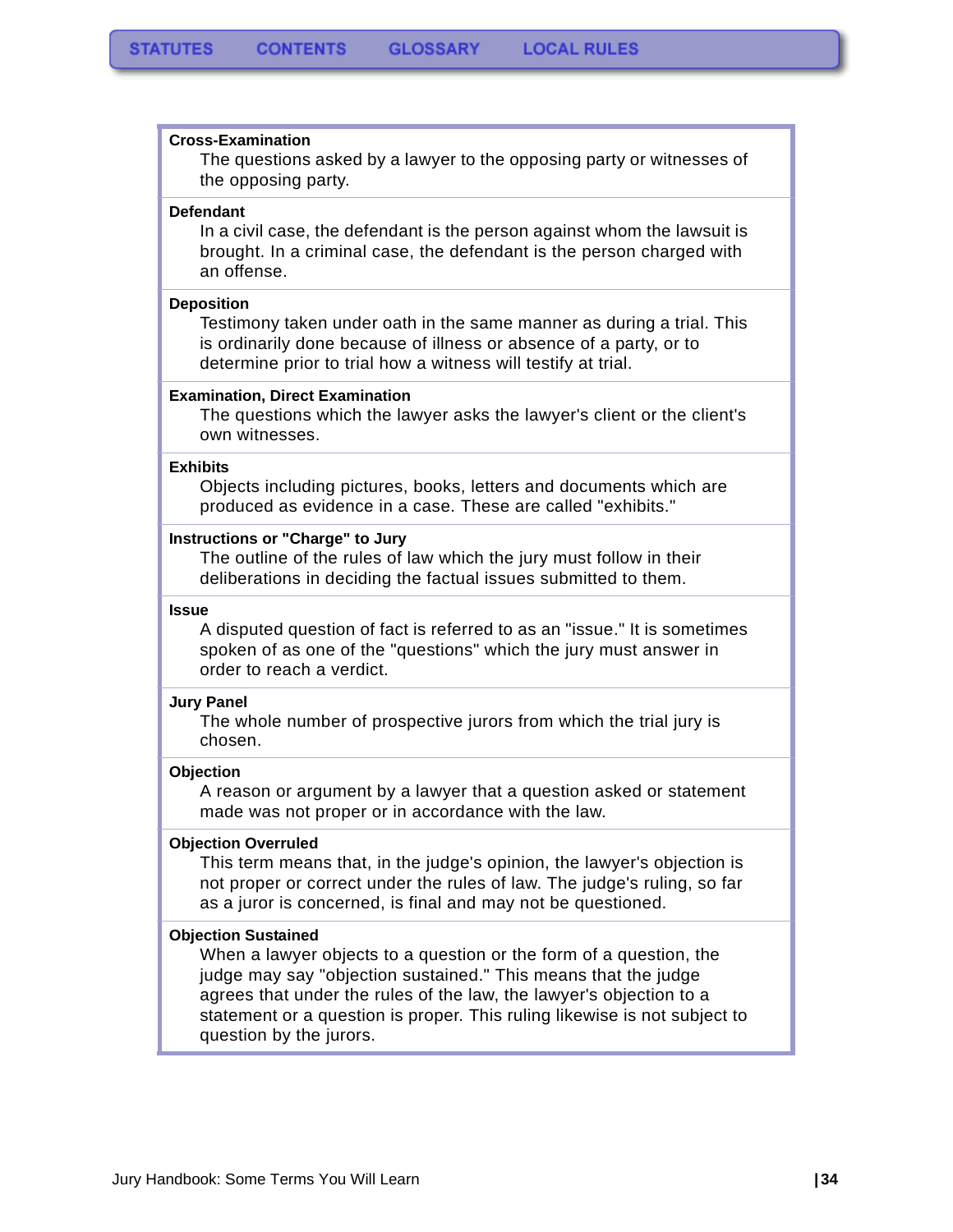#### **Opening Statement**

Before introducing any evidence for their side of the case, lawyers are permitted to tell the jury what the case is about and with what evidence they intend to prove their side of the case. This is called the "opening statement."

#### **Parties**

The plaintiff and defendant in the case. They are also sometimes called the "litigants."

#### **Plaintiff**

The person who starts a lawsuit.

#### **Pleadings**

The parties in a lawsuit must file in court papers stating their claims against each other. In a civil case, these usually consist of a complaint filed by the plaintiff, an answer filed by the defendant and, oftentimes, a reply filed by the plaintiff. These are called the "pleadings."

#### **Record**

This refers to the pleadings, the exhibits and the word-for-word record made by the court of all the proceedings at the trial.

#### **Rests**

This is a legal phrase which means that the party has concluded the evidence he/she wants to introduce in that stage of the trial.

#### **Striking Testimony**

On some occasions, after a witness has testified, the judge will order certain evidence deleted from the record and will direct the jury to disregard it. When this is done, the jury will treat this evidence as though it had never been given and will wholly disregard it.

#### **Subpoena**

The document which is issued for service upon a witness to compel the witness to appear in court.

#### **Verdict**

The finding made by the jurors on the issues submitted to them is the "verdict."

### <span id="page-36-0"></span>Section 3-2: Right to a Jury Trial

 The Constitutions of the United States and the State of New Mexico guarantee the right of trial by jury. Juries consist of six or twelve members depending on the court and type of case.

### <span id="page-36-1"></span>Section 3-3: Who May Serve

Any person who is qualified to vote may be summoned for service as a juror.

### <span id="page-36-2"></span>Section 3-4: Selection of Jurors

Jurors are selected by the clerk of the district court, at random, by  $\frac{1}{2}$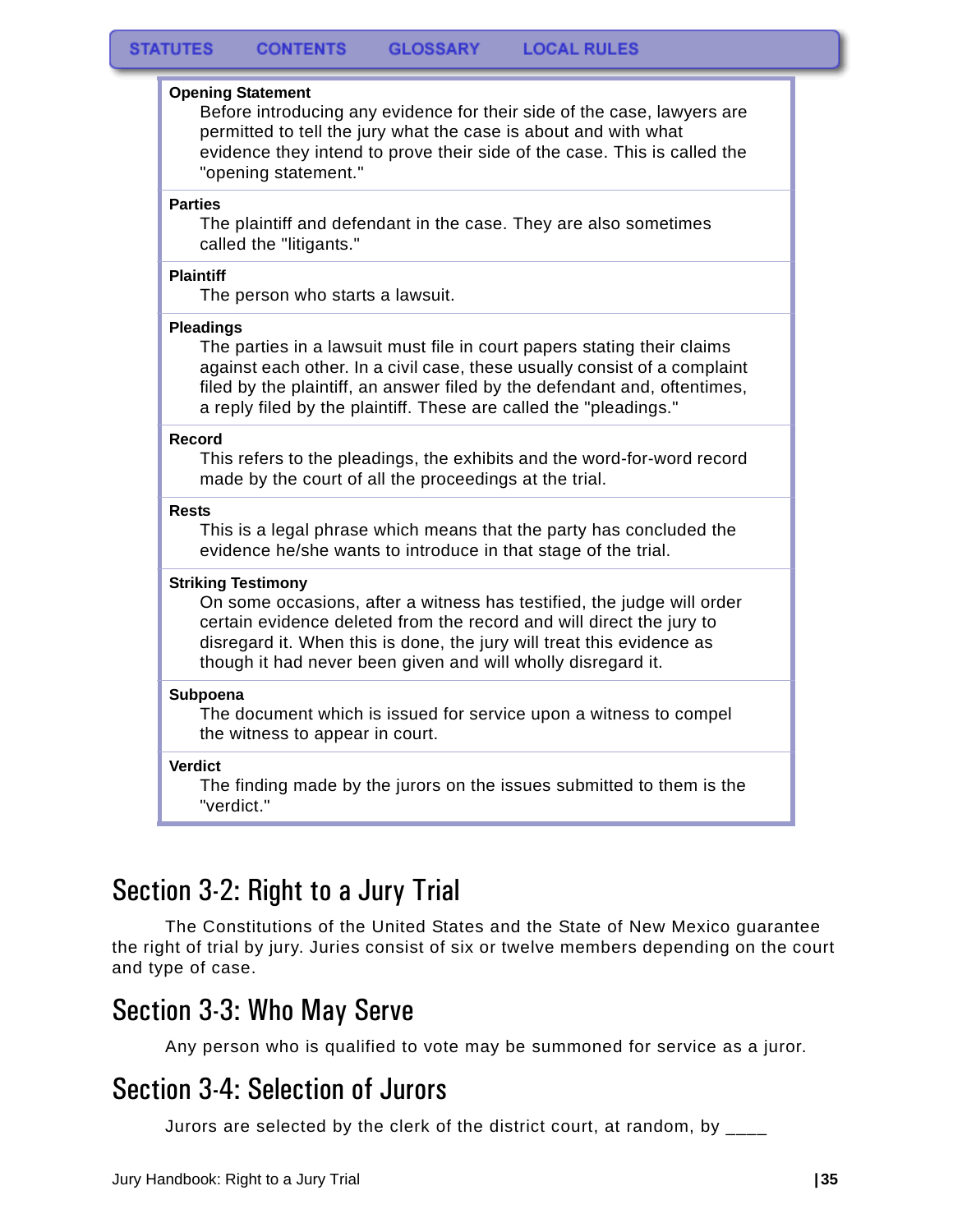\_\_\_\_\_\_\_\_\_\_\_\_\_\_\_\_\_\_\_\_\_\_\_\_\_\_\_\_\_\_\_\_\_ (set forth method used to select jurors).

# <span id="page-37-0"></span>Section 3-5: Exemption from Service

The following persons may be exempted from jury service:

• Persons incapable of serving because of physical or mental illness or infirmity;

\_\_\_\_\_\_\_\_\_\_\_\_\_\_\_\_\_\_\_\_\_\_\_\_\_\_\_\_\_\_\_\_\_\_\_\_\_\_\_\_\_\_\_\_\_\_\_\_\_\_\_\_\_\_\_\_\_\_\_\_\_\_\_

- Persons exempted from jury service at the discretion of the district court;
- Persons who have served as members of a petit jury panel or a grand jury in either the courts of the United States or the State of New Mexico, within the preceding thirty-six (36) months are exempt from jury service in the courts of the state at the juror's option; and
- Persons exempted from jury duty by the judge upon satisfactory evidence presented to him, although the person requesting to be excused need not be personally present in court when making the request.

The clerk of the court will provide a juror with a form which must be completed in order to claim an exemption from jury service because of physical or mental illness or infirmity or to express a claim for exemption for other reason.

# <span id="page-37-1"></span>Section 3-6: Length of Service

A person is not required to remain a member of a jury panel for longer than (set forth the number) months.

# <span id="page-37-2"></span>Section 3-7: Obligation of Employers

Employers who deprive their employees of employment or threaten or coerce them with respect to jury duty, upon conviction, are guilty of a petty misdemeanor.

## <span id="page-37-3"></span>Section 3-8: Emergency

If illness or other emergency requires that you be delayed or absent, telephone \_\_\_\_\_\_\_\_\_\_\_\_\_\_\_\_\_\_, promptly.

## <span id="page-37-4"></span>Section 3-9: Failure to Appear

Willful failure to appear as a juror is a criminal offense.

## <span id="page-37-5"></span>Section 3-10: Compensation

Jurors may be reimbursed for mileage for traveling to and from their place of residence to the court at the rate of \_\_\_\_\_\_\_\_\_\_\_\_\_\_\_\_\_\_\_\_\_(set forth rate) cents (\$.) per mile. In addition a juror may receive compensation for each hour in attendance and service as jurors at the prevailing minimum wage rate for New Mexico of \_\_\_\_\_\_\_\_\_\_\_\_\_\_\_\_\_\_\_\_\_\_ (set forth minimum wage).

## <span id="page-37-6"></span>Section 3-11: Meals

The court may provide meals to jurors who are serving on a case. You are not required to eat with other jurors except when you are in deliberation or otherwise restricted by the judge.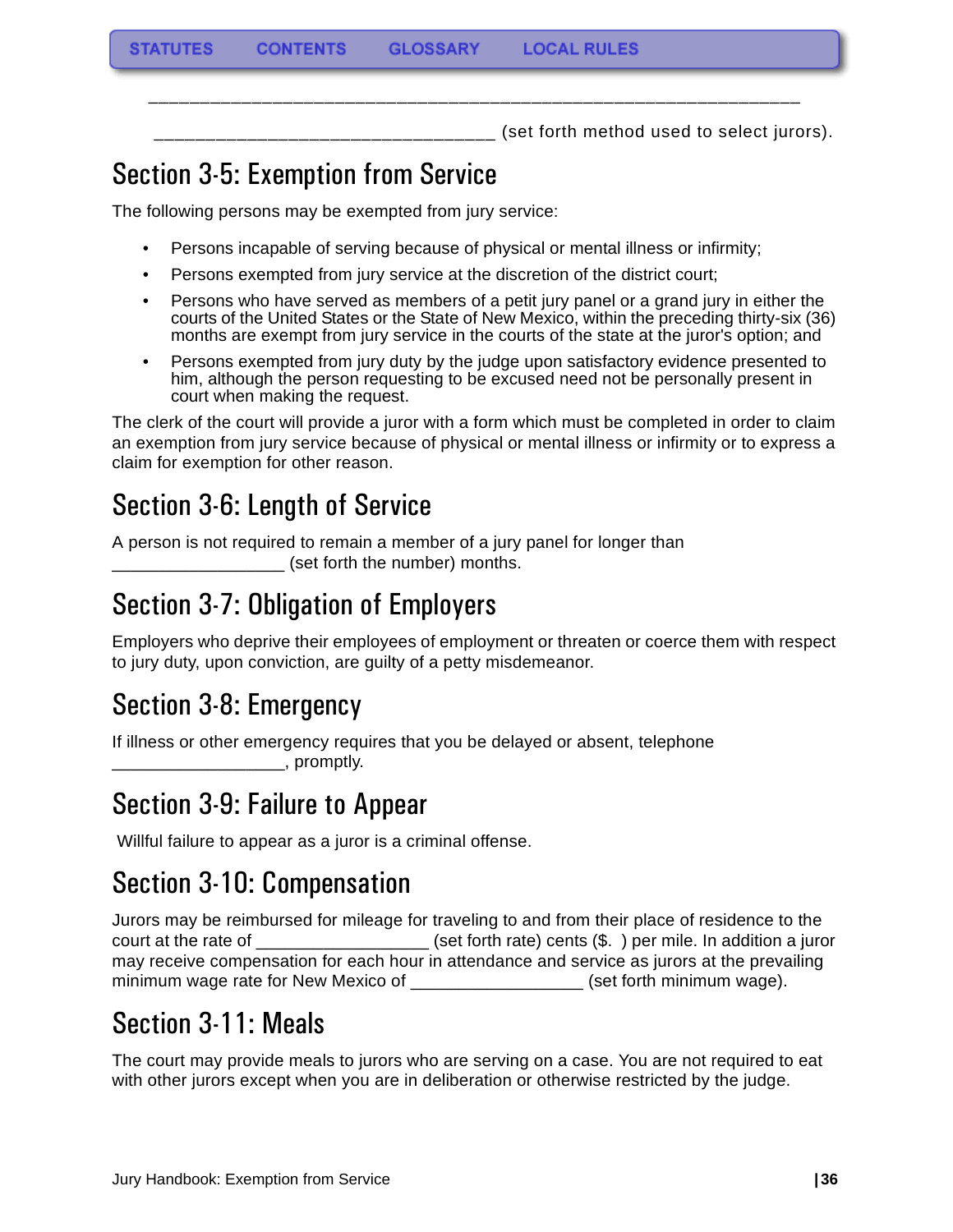### <span id="page-38-0"></span>Section 3-12: Function of Jurors

Jurors judge the facts in both criminal and civil cases. In a criminal case a jury determines the guilt or innocence of a person accused of committing a criminal offense. In a civil case a jury determines disputes involving money, property and other things of value.

## <span id="page-38-1"></span>Section 3-13: Juror Responsibilities

Members selected must not have personal knowledge regarding the facts of the particular case which might influence their decision. In order to reach this objective, the judge or attorneys question the jurors concerning their family relationship with or their personal knowledge of the parties or the attorneys and their personal knowledge of the facts of the case. This is called the "voir dire," meaning "to tell the truth." If the relationship or knowledge would tend to influence the juror's decision in the case, the juror is disqualified from serving in the case.

# <span id="page-38-2"></span>Section 3-14: Disqualification of Jurors

The qualification of jurors is one of the most important aspects of any trial, thus making the honest and forthright answers to the questions of the judge and attorneys unusually important. Jurors may be selected or rejected for many and various reasons, none of which reflect upon the individual juror. Jurors should not take it as a personal insult if they are not selected to serve. In the event that the questions asked by the judge or attorneys become offensive, a juror may request permission of the court to refuse to answer.

# <span id="page-38-3"></span>Section 3-15: Juror Oath

Once a jury has been selected, each juror selected is required to take an oath or affirmation that he will return a verdict according to the law and evidence as presented in court.

# <span id="page-38-4"></span>Section 3-16: Types of Cases

Jurors are called upon to hear both criminal and civil cases. Criminal cases are brought by the State of New Mexico, or in some cases, by a city or county, against an individual charged with a crime. The individual is not guilty until the jury unanimously makes that determination.

Civil cases vary somewhat from criminal cases in that the dispute is between individuals, business organizations or governmental entities, such as the state, a county or a municipality. Ordinarily, one party, called the plaintiff, will be making a claim for damages against another party called the defendant. In some instances, the defendant will also make a claim for damages against the plaintiff, called a counterclaim. A third party, called a third-party defendant, may also be a party in the action and damages or other relief may be requested from this party. In civil cases the jury determines the amount of money or other damages to be awarded.

In both civil and criminal cases after the evidence has been presented, an explanation of the law applicable to the case and other instructions to the jury are given. This is usually followed by closing arguments or statements by the lawyers. The jury is then asked to deliberate and reach a verdict in the manner described by the court.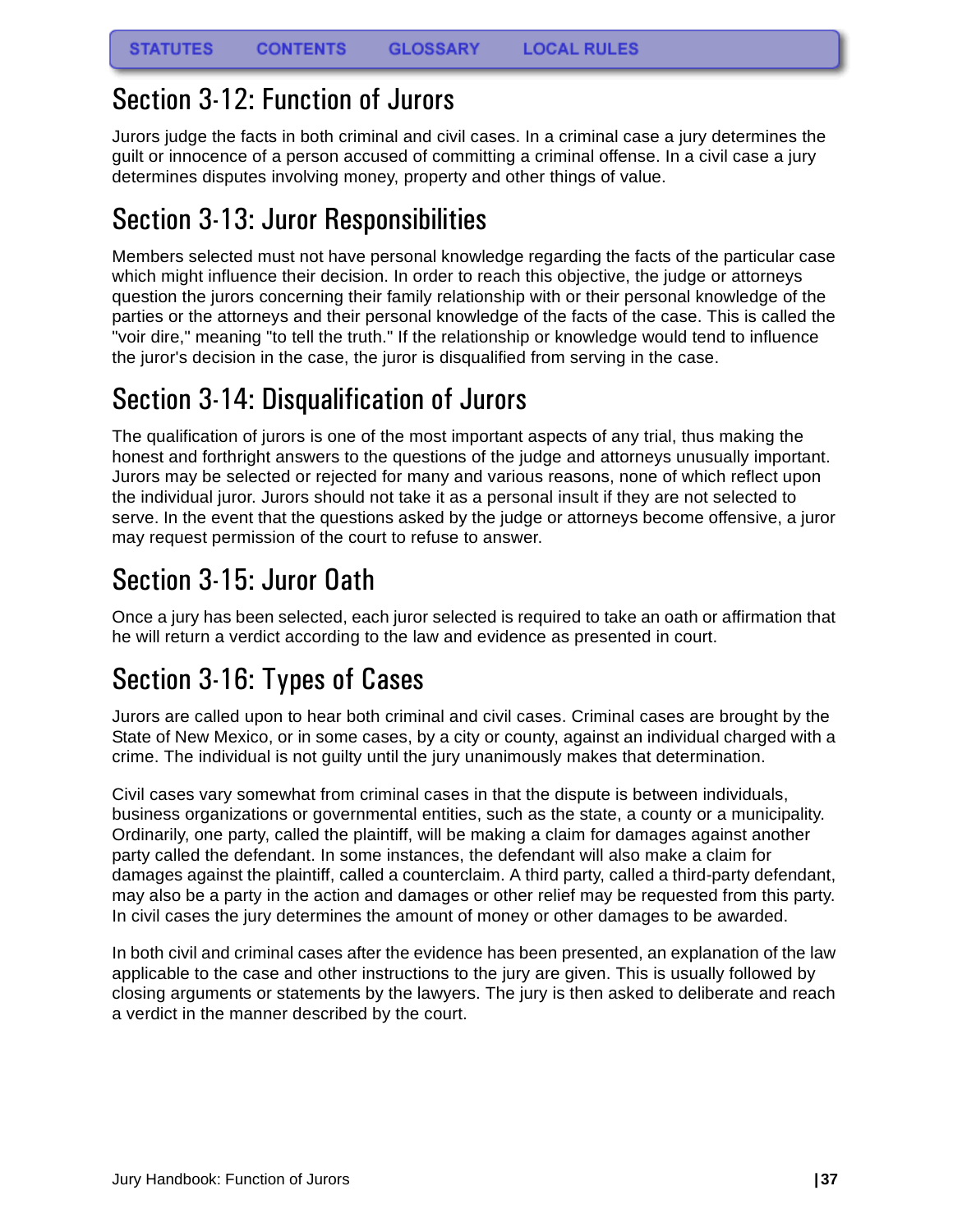### <span id="page-39-0"></span>Section 3-17: Evidence

Evidence is usually presented in the courtroom by question and answer. The attorneys or a party will question the witnesses and the answers become the evidence which you consider.

At times, the court will prohibit a witness from answering to avoid the jury from hearing improper evidence. The lawyers may object to certain evidence and the judge will then decide if the evidence may be presented to the jury. The jury should not consider as evidence any statement made by a witness or a lawyer which the judge has ruled to be improper evidence.

In listening to testimony, the jury should consider whether or not a witness is truthful. It is important that a jury's decision or verdict not be based upon false evidence.

Any documents, photographs or objects admitted into evidence are to be considered equally with the testimony of witnesses. The jury may also be asked to consider evidence in the form of depositions which are statements made by witnesses prior to trial. These will be read by the parties or attorneys and are just as important as other evidence.

## <span id="page-39-1"></span>Section 3-18: Juror Conduct

Jurors remain seated throughout the proceedings in court except when requested by the bailiff to stand.

The attitude and conduct of each juror throughout the trial is equally as important as that of the judge, parties, attorneys and witnesses. Because the jury has the important duty of deciding the true facts and applying those facts to the law applicable to the particular case, it is important that each juror understand the facts and apply the applicable law in order to reach a proper result.

It is important that jurors arrive at the time scheduled for the case to begin.

Jurors must remain alert throughout the trial. IF A JUROR IS UNABLE TO HEAR OR SEE THE EVIDENCE PRESENTED, IT IS THE JUROR'S DUTY TO MAKE THIS KNOWN TO THE JUDGE SO THAT APPROPRIATE ARRANGEMENTS CAN BE MADE.

Jurors may not discuss the case with anyone including the other jurors and if anyone attempts to discuss the case with a juror, it is the juror's duty to report this to the judge through the bailiff. Discussions concerning the evidence, witnesses or any aspect of the case with family members or friends is prohibited.

Jurors must avoid news accounts of the trial, whether they be on radio or television or in the newspaper or other written publications.

Jurors may not inspect the scene of the occurrence which is the subject of the trial unless the court specifically makes provision for a view of the scene. This is important because the place where the incident occurred may be entirely changed from what it was at the time of the occurrence.

Only in rare cases are members of the jury kept away from their home continuously during the trial. They can leave to go home at night, but they cannot discuss the case with anyone, not even a member of their family.

Jurors should dress comfortably and conservatively in order to avoid distracting others by their attire.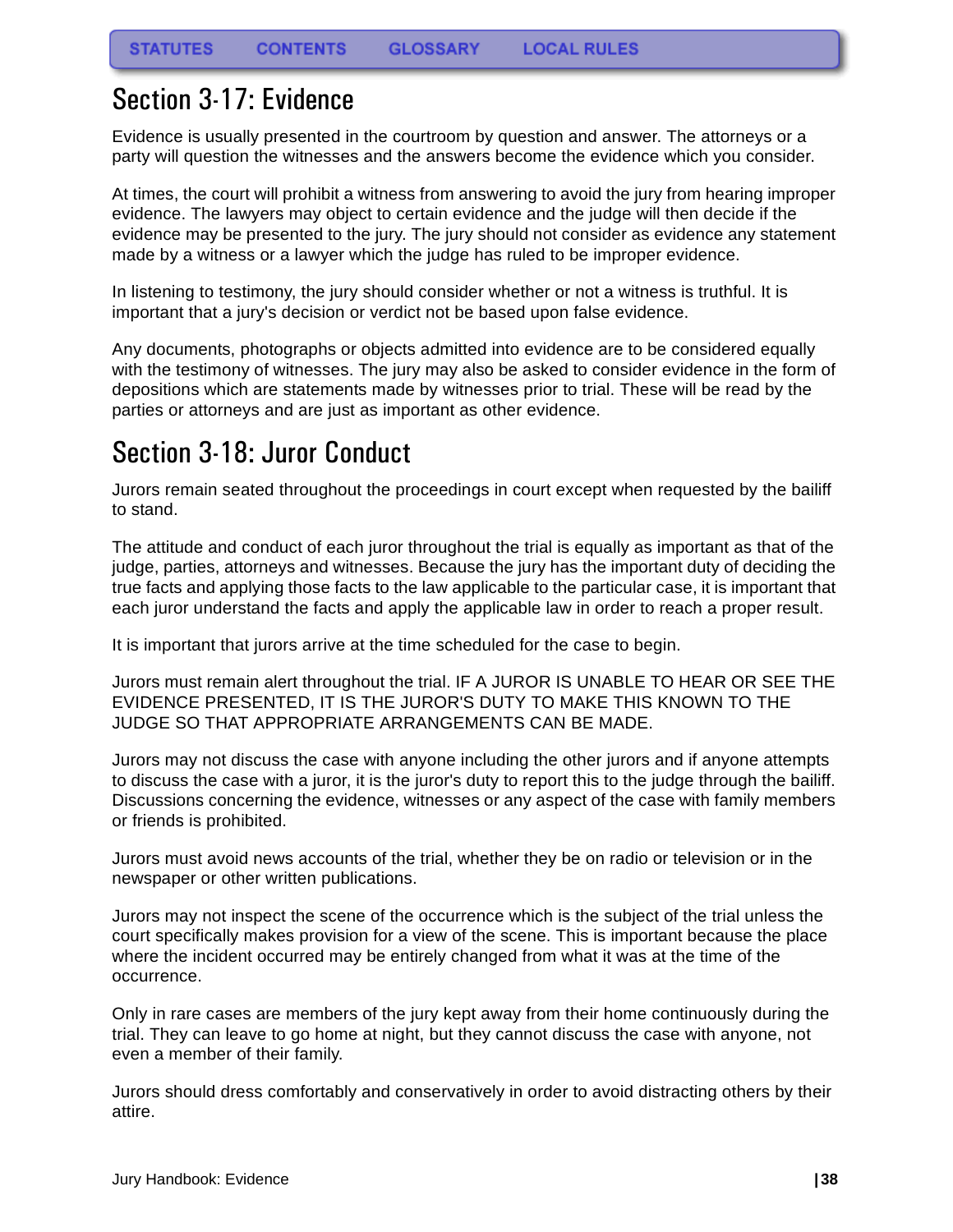### <span id="page-40-0"></span>Section 3-19: Deliberations of Jury

After the judge has provided the jury with the law applicable to the case, it is the juror's sworn duty to follow the law as explained by the judge and apply it to the facts presented in court.

The manner in which the jury deliberates in the jury room is completely within the jury's control. The jurors should first select a foreman. The foreman may be either a woman or a man. Once a foreman of the jury is selected by the jurors, it is advisable that the foreman act as chairperson for the procedural guidance of the jury during its deliberations. The foreman has only one vote and should not be permitted to influence the other jurors any more than any other juror.

Each juror's vote should reflect the juror's opinion. No juror should permit himself to be pressured or pushed into a decision. Each juror should carefully consider the opinions and reasons of other jurors and avoid a stubborn attitude in order to prove a point.

A juror may not agree with the law as explained by the judge in the instructions to the jury. Any disagreement as to the law should have no effect on the decision of the juror. The jury is not deciding the law, but is determining the true facts. The juror's duty is to carefully listen to the judge, witnesses and lawyers, to deliberate, and deliberate calmly and fairly, and to decide intelligently and justly.

# <span id="page-40-1"></span>Section 3-20: Verdict of Jurors

In criminal cases, the agreement of all jurors is required to reach a verdict.

In civil cases, if the jury consists of twelve persons, ten or more must concur in a verdict. If the jury consists of six persons, five or more must concur in a verdict.

After a verdict is reached by the jury, the foreman should notify the bailiff that the jury is ready to report to the judge.

## <span id="page-40-2"></span>Section 3-21: Questions During Deliberation

Jurors' questions that cannot be resolved among the jurors may be submitted by a note to the judge setting forth the question. The note should be folded so that it cannot be seen by anyone. It is delivered to the bailiff for delivery to the judge. Jurors should make every effort possible to resolve all questions among themselves in order to avoid any outside influence from anyone including the judge.

## <span id="page-40-3"></span>Section 3-22: Time Spent Waiting

Jurors may be required to sit and wait for periods of time prior to and during a trial. This time is usually spent by the judge and attorneys considering legal matters necessary for a fair determination of the rights of the persons involved or to save time later on in the proceedings. Oftentimes, however, the judge may be called upon to consider emergency matters.

Conflicts in schedules may sometimes develop which result in delays. The courts are constantly searching for and implementing new ways to eliminate or avoid jurors having to spend unnecessary waiting time.

The courts will appreciate any suggestions on how the process may be improved.